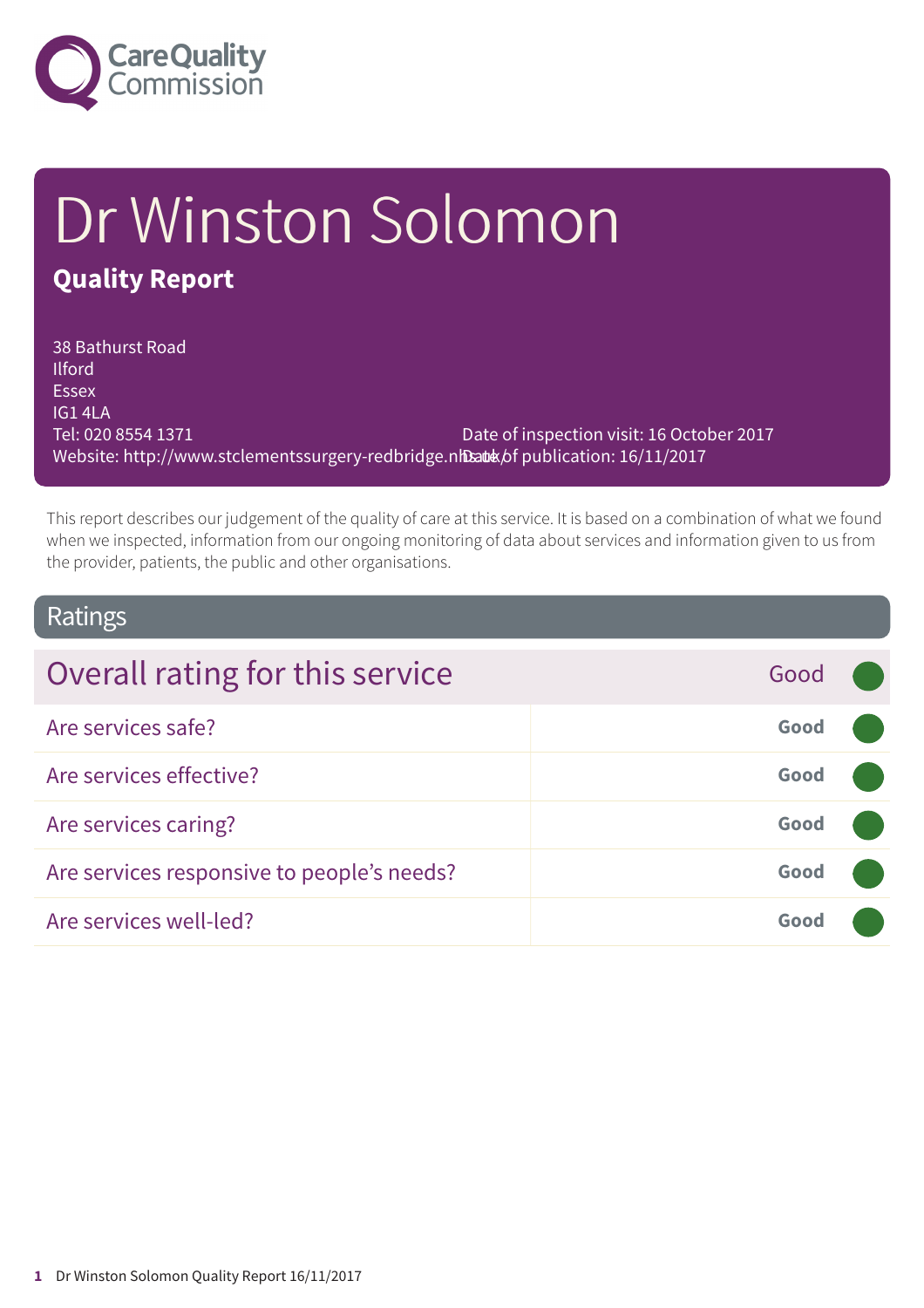### **Contents**

| Page           |
|----------------|
| $\overline{2}$ |
| $\overline{4}$ |
| $\overline{7}$ |
| 11             |
| 11             |
| 11             |
|                |
| 12             |
| 12             |
| 12             |
| 12             |
|                |

Detailed findings 14

### Overall summary

### **Letter from the Chief Inspector of General Practice**

We carried out an announced comprehensive inspection at Dr Winston Solomon on 20 December 2016. The overall rating for the practice was 'requires improvement'. The full comprehensive report on the December 2016 inspection can be found by selecting the 'all reports' link for Dr Winston Solomon on our website at www.cqc.org.uk.

This inspection was undertaken to follow up on the concerns identified in December 2016 and was an announced comprehensive inspection on 16 October 2017. Overall the practice is now rated as 'good'.

Our key findings were as follows:

- There was an open and transparent approach to safety and a system in place for reporting and recording significant events.
- The practice had clearly defined and embedded systems to minimise risks to patient safety.
- Staff were aware of current evidence-based guidance. Staff had been trained to implement the guidance; they had the skills and knowledge to deliver effective care and treatment.
- Results from the national GP patient survey showed patients were treated with compassion, dignity and respect and their GPs involved them in their care and decisions about their treatment.
- Information about services and how to complain was available. Improvements were made to the quality of care as a result of complaints and concerns.
- Patients we spoke with said they could make an appointment with a named GP and there was continuity of care, with urgent appointments available the same day.
- The practice had good facilities and was well equipped to treat patients and meet their needs.
- There was a clear leadership structure and staff felt supported by the management team. The practice proactively sought feedback from staff and patients, which it acted on.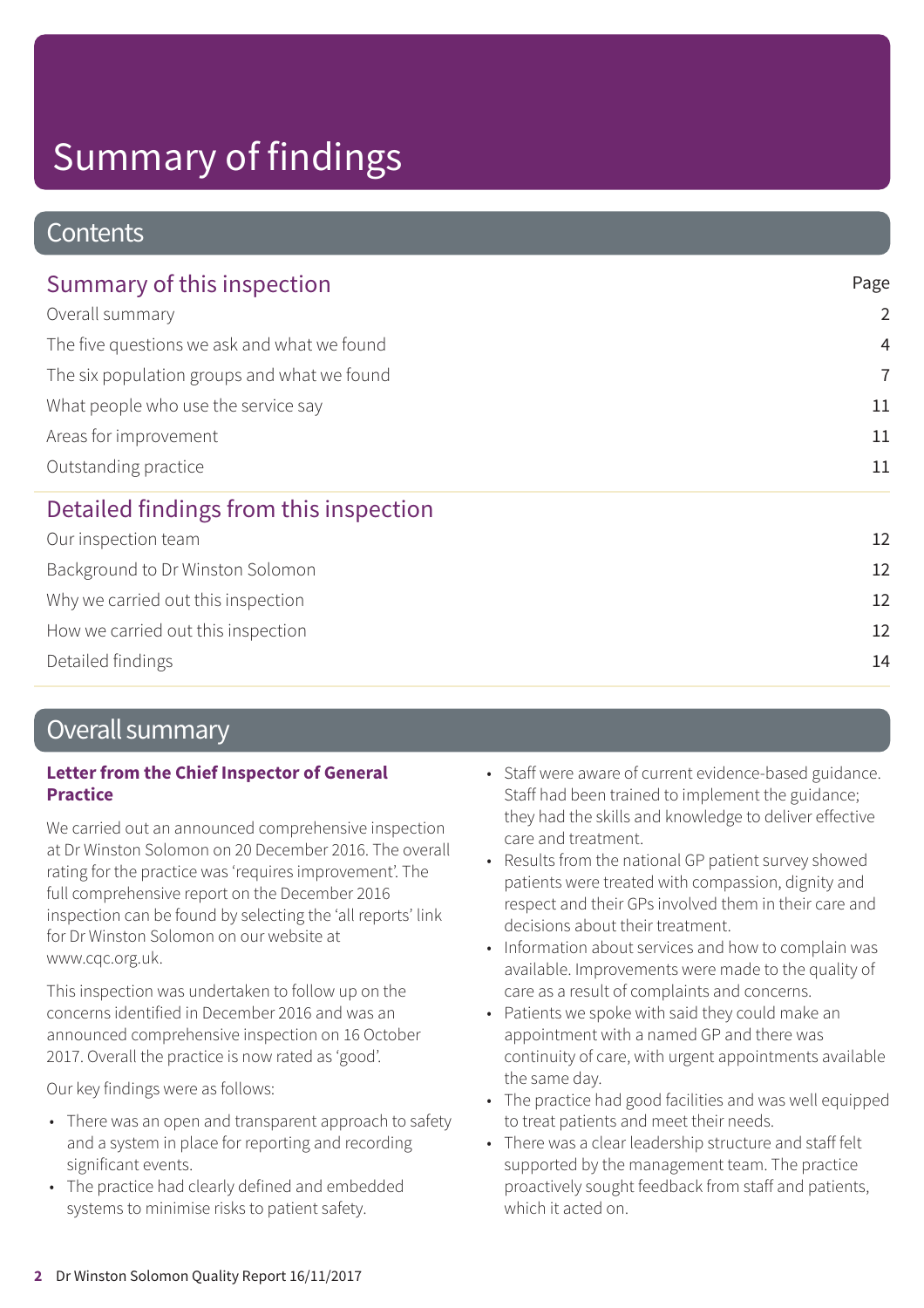- The provider was aware of the requirements of the duty of candour. Examples we reviewed showed the practice complied with these requirements.
- The provider had acted to improve the quality of the service by responding to the concerns raised by CQC at the previous inspection in December 2016. For example, the provider had taken action to ensure the safe management of medicines and implemented a new, diabetes clinic to improve the quality of care for some patients.

We saw one area of outstanding practice:

• The practice had made a commitment to improve outcomes for patients with diabetes. There was a weekly, diabetes-care clinic led by a GP with a special interest in diabetes; new patient education materials had been developed, and additional staff training had been arranged. This had successfully improved outcomes for all of the diabetic patients who had attended the clinic. This was demonstrated through a 2-cycle audit showing that patients

attending the clinic had improved blood sugar readings; HbA1c levels showed an average reduction of 23 mmol/mol with the largest, single reduction in any patient being 49 mmol/mol.

The areas where the provider should make improvements are:

- Review arrangements for minimising risks relating to the management of the premises.
- Monitor patient feedback from all sources, including results from the national GP patient survey, to drive improvements in patients' experiences of engaging with the provider.
- Check that recent changes lead to increases in the number of carers identified and supported by the practice

### **Professor Steve Field (CBE FRCP FFPH FRCGP)**

Chief Inspector of General Practice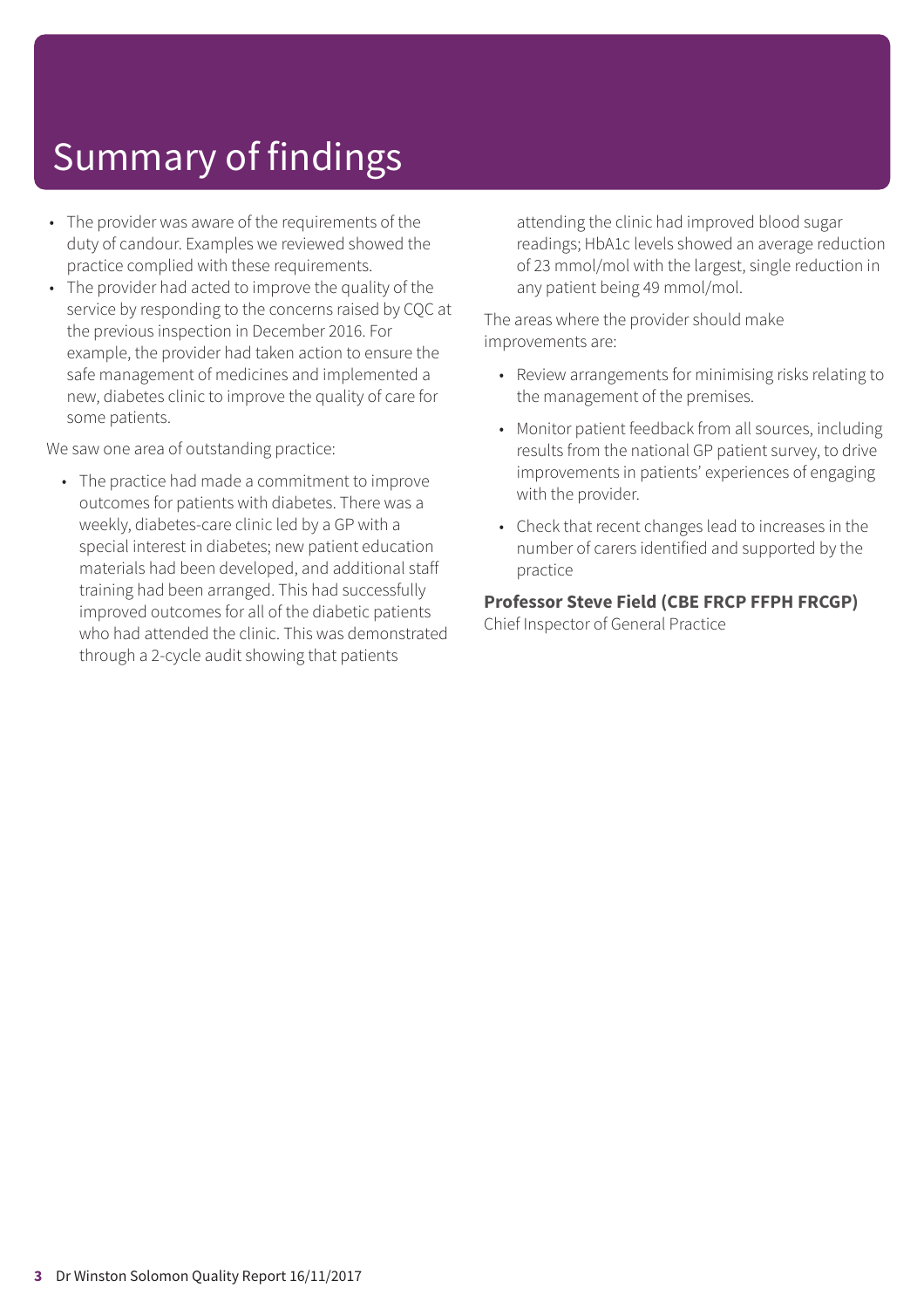### The five questions we ask and what we found

We always ask the following five questions of services.

### **Are services safe?**

The practice is rated as good for providing safe services.

- From the sample of documented examples we reviewed, we found there was an effective system for reporting and recording significant events; lessons were shared to make sure action was taken to improve safety in the practice. When things went wrong patients were informed as soon as practicable, received reasonable support, truthful information, and a written apology. They were told about any actions to improve processes to prevent the same thing happening again.
- Staff demonstrated that they understood their responsibilities and all had received training on safeguarding children and vulnerable adults relevant to their role.
- The practice had adequate arrangements to respond to emergencies and major incidents.
- The practice had defined and embedded systems, processes and practices to minimise risks to patient safety. However, there were some further actions that could be taken to minimise risks, for example in relation to the management of fire safety and Legionella control, that were identified during the inspection. The practice was responsive to our feedback in this area. They sent us evidence on the day after the inspection that action had been taken to address these concerns.

### **Are services effective?**

The practice is rated as good for providing effective services.

- Staff were aware of current evidence based guidance.
- Clinical audits demonstrated quality improvement.
- Staff had the skills and knowledge to deliver effective care and treatment.
- There was evidence of appraisals and personal development plans for all staff.
- Staff worked with other health care professionals to understand and meet the range and complexity of patients' needs.
- End of life care was coordinated with other services involved.
- Data from the Quality and Outcomes Framework (QOF) showed the majority of patient outcomes were comparable to the national average.

**Good –––**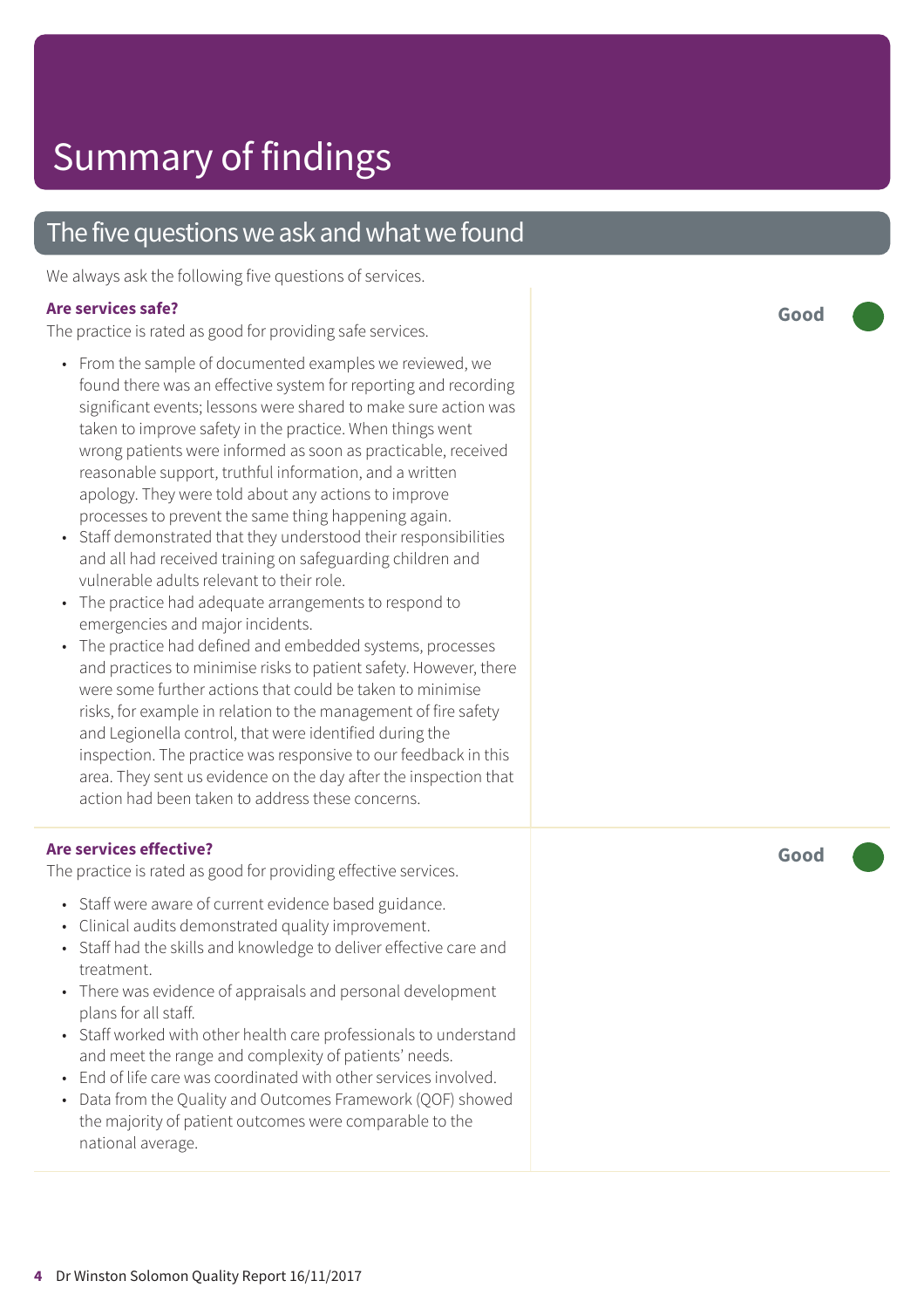• In areas where the QOF data identified a below than average performance, the practice had taken action to improve. For example the practice could demonstrate through an audit cycle that their actions to improve the care of patients with diabetes had resulted in better outcomes for these patients.

#### **Are services caring?**

The practice is rated as good for providing caring services.

- Information for patients about the services available was accessible.
- We saw staff treated patients with kindness and respect, and maintained patient and information confidentiality.
- Data from the national GP patient survey showed patients rated their GPs higher than others for several aspects of care.
- Survey information we reviewed showed that patients said they were treated with compassion, dignity and respect. However, not all patients felt they were involved in decisions about their care and treatment during visits to the practice nurse. The provider had taken action to resolve these concerns through the redistribution of staff responsibilities, and the recruitment of additional staff. This allowed the nursing staff adequate time during consultations.

#### **Are services responsive to people's needs?**

The practice is rated as good for providing responsive services.

- The practice understood its population profile and had used this understanding to meet the needs of its population. For example, the practice had worked with the Patient Participation Group to improve communication with local community and religious groups in order to break down perceived barriers to accessing timely care.
- The practice took account of the needs and preferences of patients with life-limiting conditions, including patients with a condition other than cancer and patients living with dementia.
- Patients we spoke with said they could make an appointment with a named GP and there was continuity of care, with urgent appointments available the same day.
- The practice had good facilities and was well equipped to treat patients and meet their needs.
- Information about how to complain was available and evidence from three examples reviewed showed the practice responded quickly to issues raised. Learning from complaints was shared with staff and other stakeholders.

**Good –––**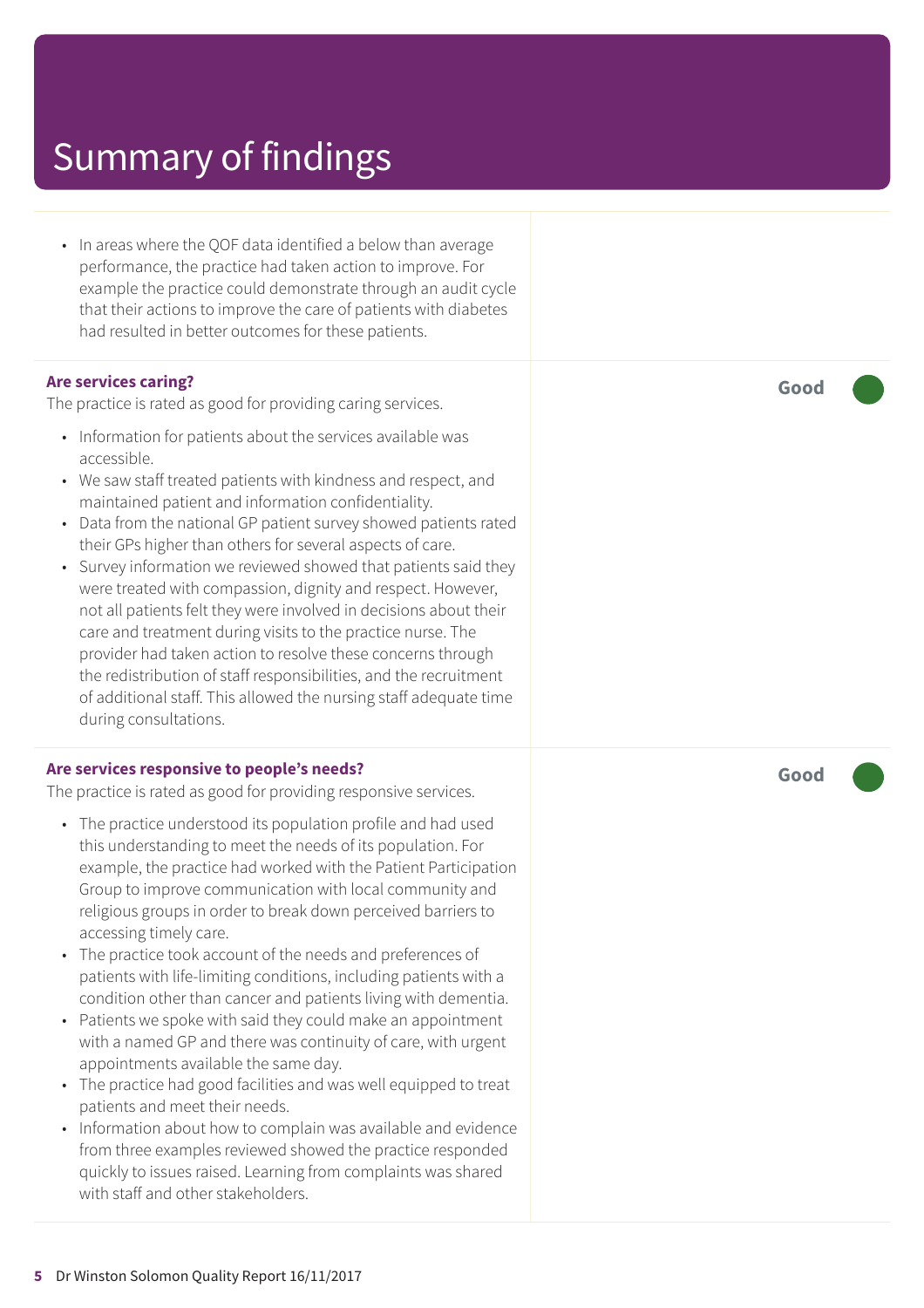#### **Are services well-led?**

The practice is rated as good for being well-led.

- The practice had a clear vision and strategy to deliver high quality care and promote good outcomes for patients. Staff were clear about the vision and their responsibilities in relation to it.
- There was a clear leadership structure and staff felt supported by management. The practice had policies and procedures to govern activity and held regular governance meetings.
- An overarching governance framework supported the delivery of the strategy and good quality care. This included arrangements to monitor and improve quality and identify risk.
- Staff had received inductions, annual performance reviews and attended staff meetings and training opportunities.
- The provider was aware of the requirements of the duty of candour. In one example we reviewed we saw evidence the practice complied with these requirements.
- The partners encouraged a culture of openness and honesty. The practice had systems for being aware of notifiable safety incidents and sharing the information with staff and ensuring appropriate action was taken.
- The practice proactively sought feedback from staff and patients and we saw examples where feedback had been acted on. The practice engaged with the patient participation group.
- There was a focus on continuous learning and improvement at all levels. Staff training was a priority and was built into staff rotas.
- GPs who were skilled in specialist areas used their expertise to offer additional services to patients.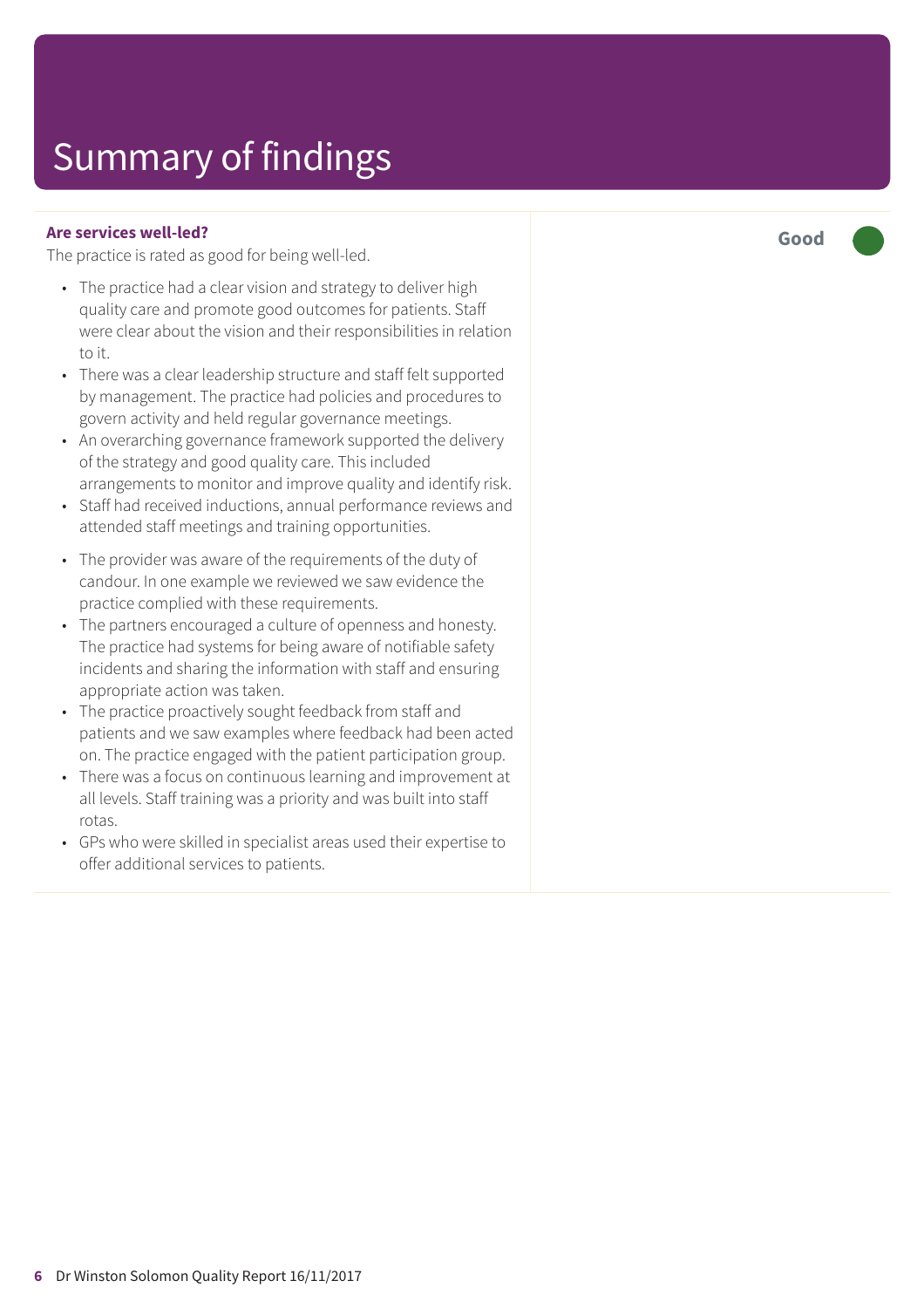### The six population groups and what we found

We always inspect the quality of care for these six population groups.

#### **Older people**

The practice is rated as good for the care of older people.

- Staff were able to recognise the signs of abuse in older patients and knew how to escalate any concerns.
- The practice offered proactive, personalised care to meet the needs of the older patients in its population.
- The practice was responsive to the needs of older patients, and offered home visits and urgent appointments for those with enhanced needs.
- The practice identified at an early stage older patients who may need palliative care as they were approaching the end of life. It involved older patients in planning and making decisions about their care, including their end of life care.
- The practice followed up on older patients discharged from hospital and ensured that their care plans were updated to reflect any extra needs.
- Where older patients had complex needs, the practice shared summary care records with local care services. For example, the practice had a system to ensure that they shared information around medicines management with hospitals and local care homes.
- Older patients were provided with health promotional advice and support to help them to maintain their health and independence for as long as possible. For example, the provider hosted weekly yoga sessions for older patients and also organised, with input from the Patient Participation Group (PPG), tea parties to engage older patients who were at risk of social isolation.

#### **People with long term conditions**

The practice is rated as outstanding for the care of people with long-term conditions.

• Performance for diabetes related indicators had historically been lower than the national average. For example, in 2016/17, 68% of patients with diabetes had recorded acceptable average blood pressure reading, which was comparable to the CCG average (68%) but lower than the national average of 78%. The practice had taken action to address these issues. A diabetes specialist clinic had been introduced in February 2017 and had concentrated on those patients at highest risk. All of the

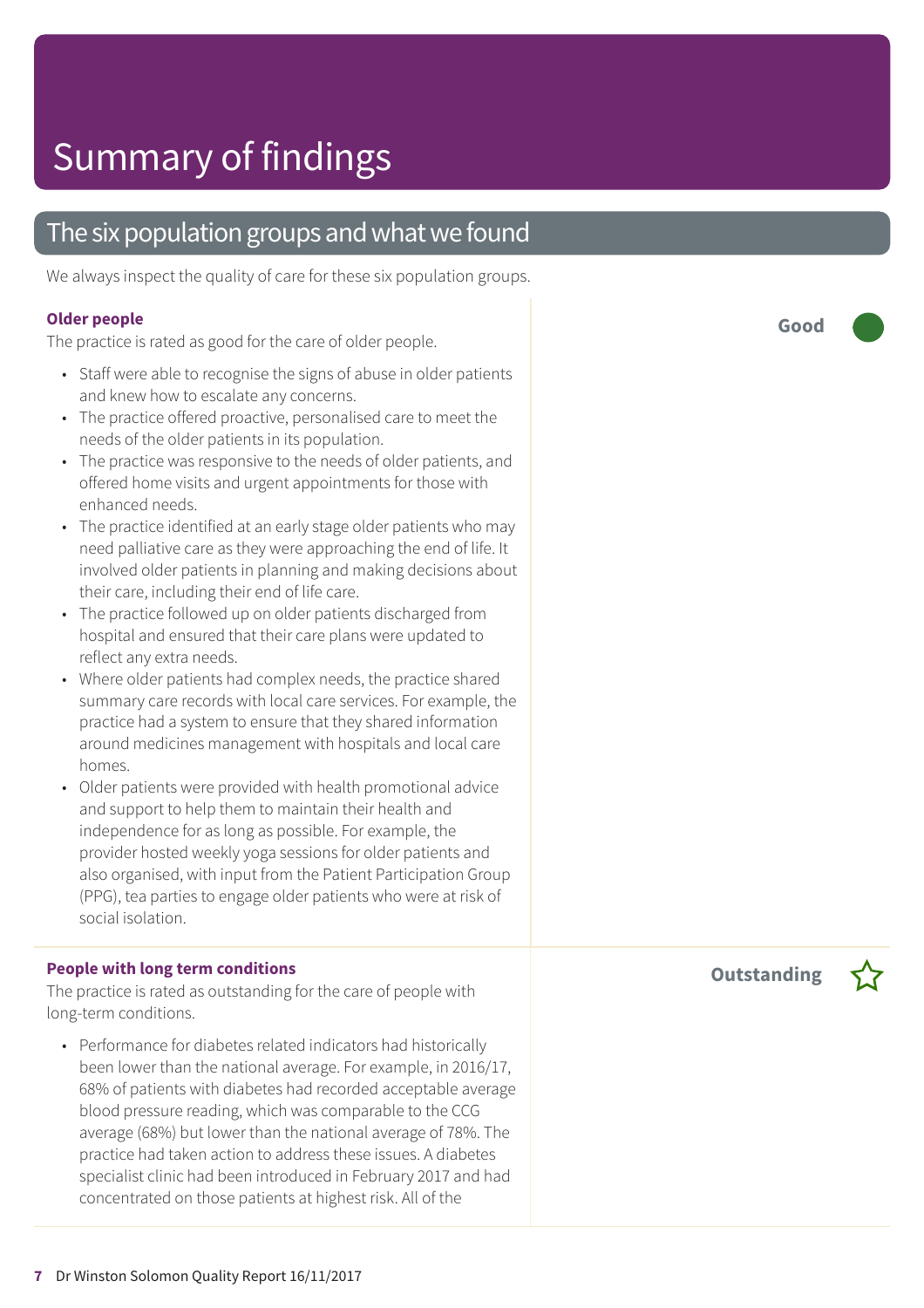patients attending the clinic showed improved blood sugar control after four months. The practice had also developed new, patient education materials and arranged for in-house diabetes care training for all staff.

- Nursing and pharmacy staff had lead roles in long-term disease management and patients at risk of hospital admission were identified as a priority.
- The practice followed up on patients with long-term conditions discharged from hospital and ensured that their care plans were updated to reflect any additional needs.
- There were emergency processes for patients with long-term conditions who experienced a sudden deterioration in health.
- All these patients had a named GP and there was a system to recall patients for a structured annual review to check their health and medicines needs were being met. For those patients with the most complex needs, the named GP worked with relevant health and care professionals to deliver a multidisciplinary package of care.
- The practice had audited their exception reporting rates for atrial fibrillation and heart failure. This had identified reasons for reporting each patient as an exception and the practice demonstrated that they continued to monitor outcomes for each patient.

#### **Families, children and young people**

The practice is rated as good for the care of families, children and young people.

- From the sample of documented examples we reviewed we found there were systems to identify and follow up children living in disadvantaged circumstances and who were at risk, for example, children and young people who had a high number of accident and emergency (A&E) attendances.
- Immunisation rates were relatively high for all standard childhood immunisations.
- Patients told us, on the day of inspection, that children and young people were treated in an age-appropriate way and were recognised as individuals.
- Appointments were available outside of school hours and the premises were suitable for children and babies.
- The practice had emergency processes for acutely ill children and young people and for acute pregnancy complications.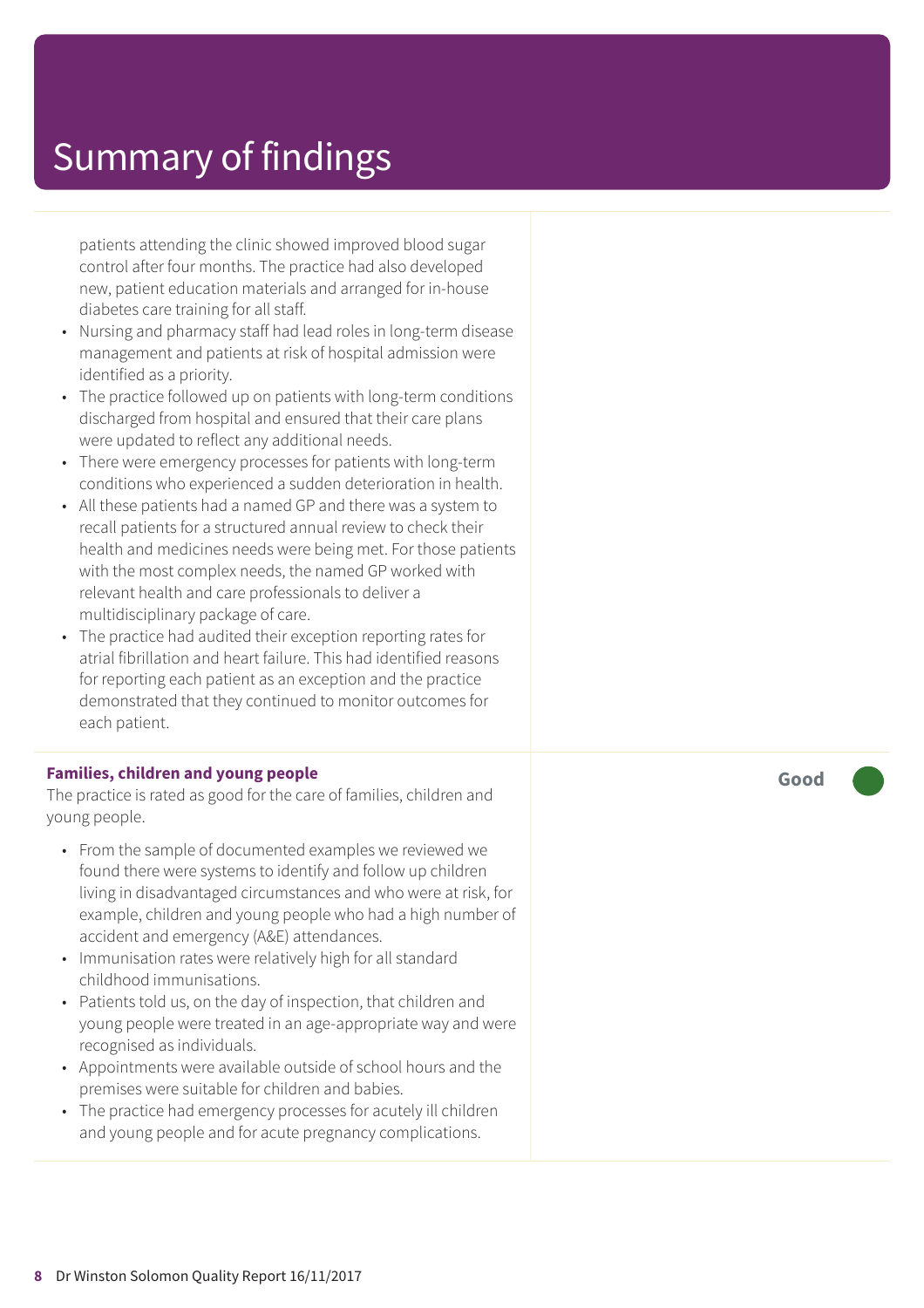#### **Working age people (including those recently retired and students)**

The practice is rated as good for the care of working age people (including those recently retired and students).

- The needs of these populations had been identified and the practice had adjusted the services it offered to ensure these were accessible, flexible and offered continuity of care, for example, extended opening hours and Saturday appointments.
- The practice was proactive in offering online services as well as a full range of health promotion and screening that reflects the needs for this age group.

#### **People whose circumstances may make them vulnerable**

The practice is rated as good for the care of people whose circumstances may make them vulnerable.

- The practice held a register of patients living in vulnerable circumstances including homeless people, travellers and those with a learning disability.
- End-of-life care was delivered in a coordinated way which took into account the needs of those whose circumstances may make them vulnerable.
- The practice offered longer appointments for patients with a learning disability.
- The practice regularly worked with other health care professionals in the case management of vulnerable patients.
- The practice had information available for vulnerable patients about how to access various support groups and voluntary organisations.
- Staff interviewed knew how to recognise signs of abuse in children, young people and adults whose circumstances may make them vulnerable. They were aware of their responsibilities regarding information sharing, documentation of safeguarding concerns and how to contact relevant agencies in normal working hours and out of hours.

#### **People experiencing poor mental health (including people with dementia)**

The practice is rated as good for the care of people experiencing poor mental health (including people with dementia).

- The practice carried out advance care planning for patients living with dementia.
- < >85% of patients with a serious mental health condition had had a care plan review within the past 12 months, which is comparable to the national average.

**Good –––**

**Good –––**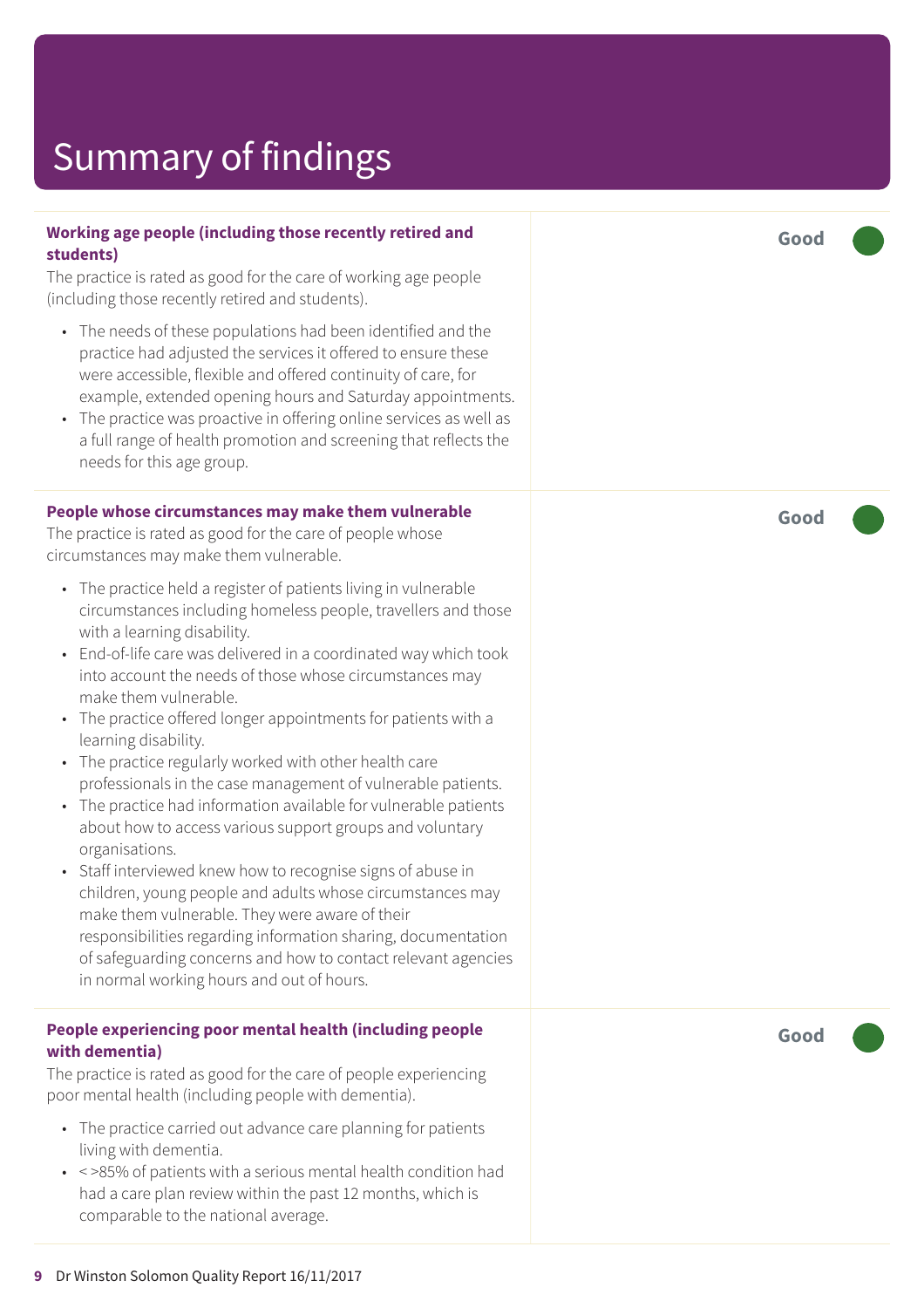The practice specifically considered the physical health needs of patients with poor mental health and dementia. For example, the practice had recently improved access to brief, mental health advice through liaising closely with the local Improving Access to Psychological Therapies (IAPT) service.

- The practice had a system for monitoring repeat prescribing for patients receiving medicines for mental health needs.
- The practice regularly worked with multi-disciplinary teams in the case management of patients experiencing poor mental health, including those living with dementia.
- Patients at risk of dementia were identified and offered an assessment.
- The practice had information available for patients experiencing poor mental health about how they could access various support groups and voluntary organisations.
- The practice had a system to follow up patients who had attended accident and emergency where they may have been experiencing poor mental health.
- Staff interviewed had a good understanding of how to support patients with mental health needs and dementia.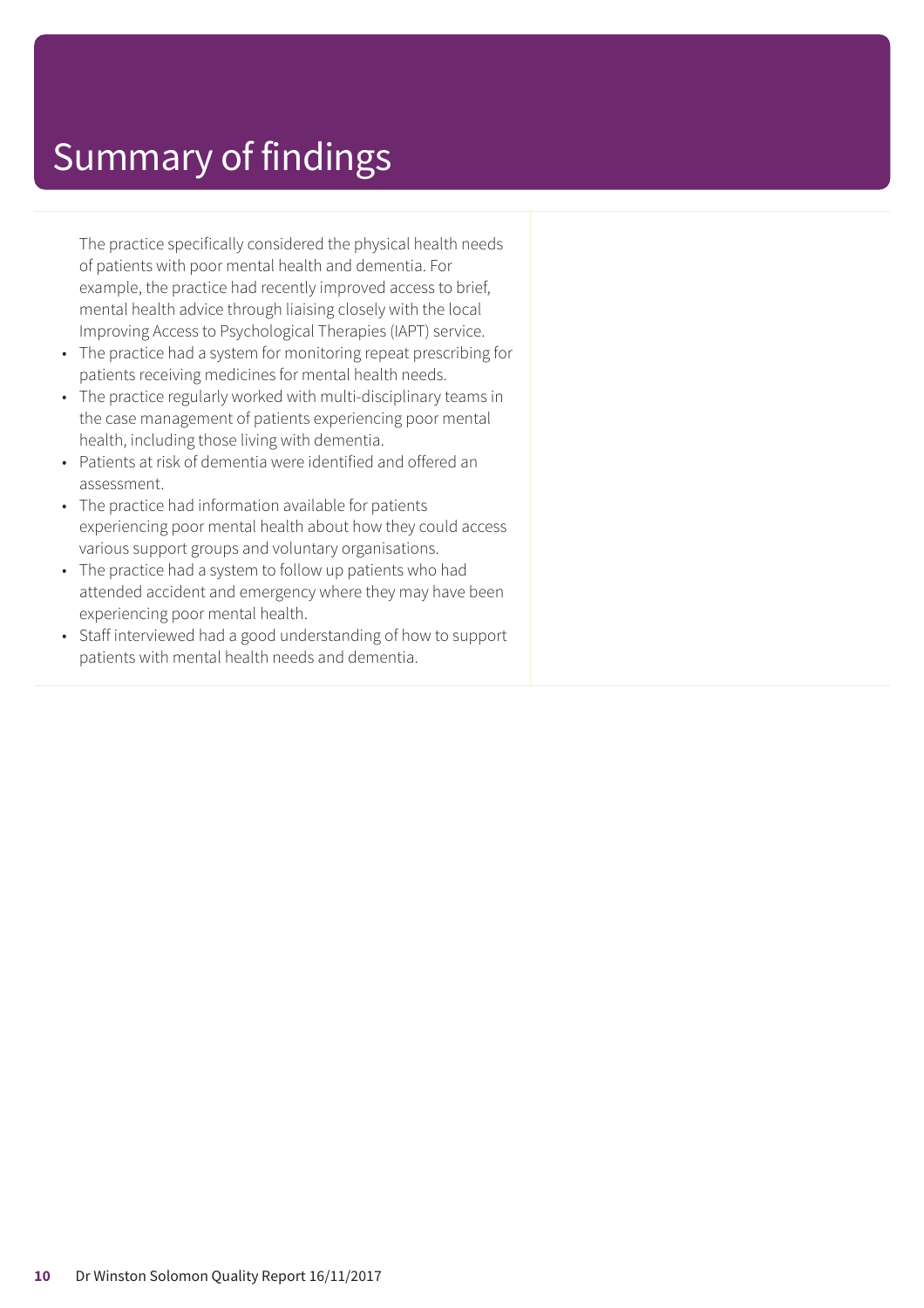### What people who use the service say

The national GP patient survey results were published in July 2017. The results showed the practice was performing in line with local and national averages. 271 survey forms were distributed and 112 were returned. This represented 3% of the practice's patient list.

- 75% of patients described the overall experience of this GP practice as good compared with the CCG average of 74% and the national average of 85%.
- 53% of patients described their experience of making an appointment as good compared with the CCG average of 58% and the national average of 73%.
- 73% of patients said they would recommend this GP practice to someone who has just moved to the local area compared to the CCG average of 66%, and the national average of 77%).

As part of our inspection we also asked for CQC comment cards to be completed by patients prior to our inspection. We received 48 comment cards which were all positive about the standard of care received. The majority of patients made positive comments about the practice and its staff. Patients felt that their concerns were listened to and they were given good advice by the clinical staff.

We spoke with 10 patients during the inspection. All of the patients said they were satisfied with the care they received and thought staff were approachable, committed and caring. A couple of patients told us that they had occasionally experienced issues with making appointments; this was echoed in a couple of the comments cards we received. However, the majority were satisfied with their experience of making appointments.

We also reviewed the results of the practice's Friends and Family Test. The majority of patients that had completed this test were likely to recommend the practice to friends and family.

### Areas for improvement

#### **Action the service SHOULD take to improve**

- Review arrangements for minimising risks relating to the management of the premises.
- Monitor patient feedback from all sources, including results from the national GP patient survey, to drive improvements in patients' experiences of engaging with the provider.
- Check that recent changes lead to increases in the number of carers identified and supported by the practice

### **Outstanding practice**

• The practice had made a commitment to improve outcomes for patients with diabetes. There was a weekly, diabetes-care clinic led by a GP with a special interest in diabetes; new patient education materials had been developed, and additional staff training had been arranged. This had successfully improved outcomes for all of the diabetic patients who had

attended the clinic. This was demonstrated through a 2-cycle audit showing that patients attending the clinic had improved blood sugar readings; HbA1c levels showed an average reduction of 23 mmol/mol with the largest, single reduction in any patient being 49 mmol/mol.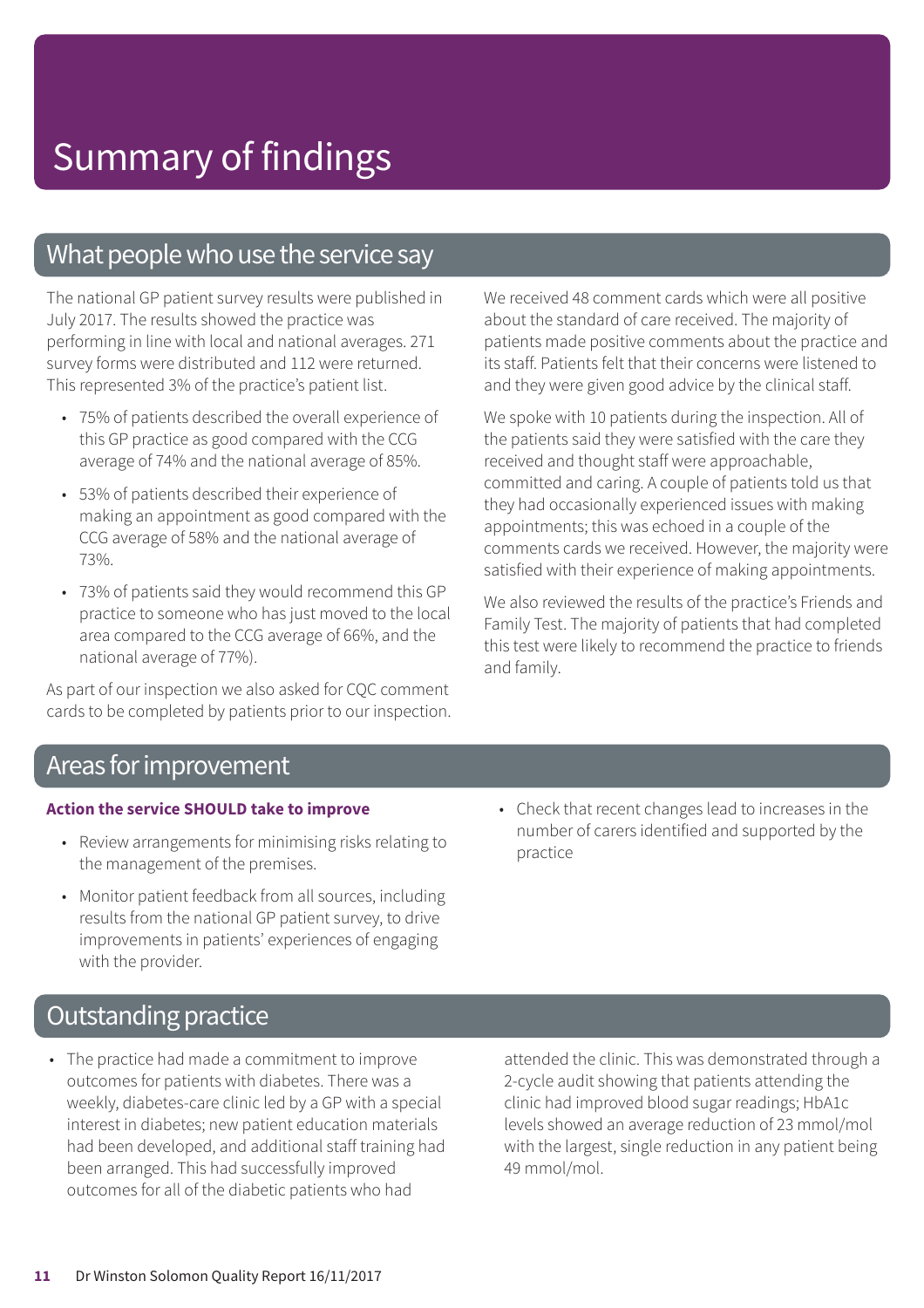

# Dr Winston Solomon **Detailed findings**

### Our inspection team

### **Our inspection team was led by:**

Our inspection team was led by a CQC Lead Inspector and included a GP Specialist Advisor.

### Background to Dr Winston Solomon

Dr Winston Solomon, also known as St Clement's Surgery, is located in Ilford in outer north east London. It is part of the NHS Redbridge Clinical Commissioning Group (CCG).

The practice population comes from across the age range, with somewhat higher numbers of children and working-age people registered at the practice. The practice location is average in terms of levels of deprivation. The practice has approximately 3,700 registered patients. The practice provider stated that around eighty per cent of practice's patients are of Asian origin and most of them are Muslims.

Services are provided by Dr Winston Solomon under a General Medical Services (GMS) contract with NHS England.

The practice is in a refurbished residential property. Patient areas on the ground floor include a reception area, a practice manager's office, a consulting room and a treatment room in which minor surgery is carried out. The ground floor is wheelchair accessible and there is a disabled toilet. There are a further two consulting rooms on the first floor.

Dr Winston Solomon is a teaching practice for medical students.

Four GPs (two male and two female) work at the practice. Overall the practice provides 20 GP sessions each week. There is also a practice nurse, a pharmacist and a health care assistant working at the practice. The clinical staff are supported by a team of reception, administrative, and secretarial staff headed up by a full time practice manager.

The practice's opening times are

- 9.00am to 6.30pm on Monday, Wednesday, Thursday and Friday.
- 9.00am to 8.30pm on Tuesday.

Patients are directed to an out of hours GP service outside these times.

The doctors' clinic times are:

- 9.30am to 12.30pm and 3.30pm to 6.00pm on Monday, Wednesday, Thursday and Friday.
- 9.30am to 12.30pm and 3.30pm to 8.20pm on Tuesday.

Dr Winston Solomon is registered with the Care Quality Commission to carry on the following regulated activities: Diagnostic and screening procedures, Family planning, Maternity and midwifery services, Surgical procedures, and Treatment of disease, disorder or injury.

We previously carried out an announced comprehensive inspection at Dr Winston Solomon on 20 December 2016. The overall rating for the practice at that time was 'requires improvement'. We identified concerns related to the key questions of whether the practice was 'safe', 'effective' and 'well-led'. The full comprehensive report on the December 2016 inspection can be found by selecting the 'all reports' link for Dr Winston Solomon on our website at www.cqc.org.uk.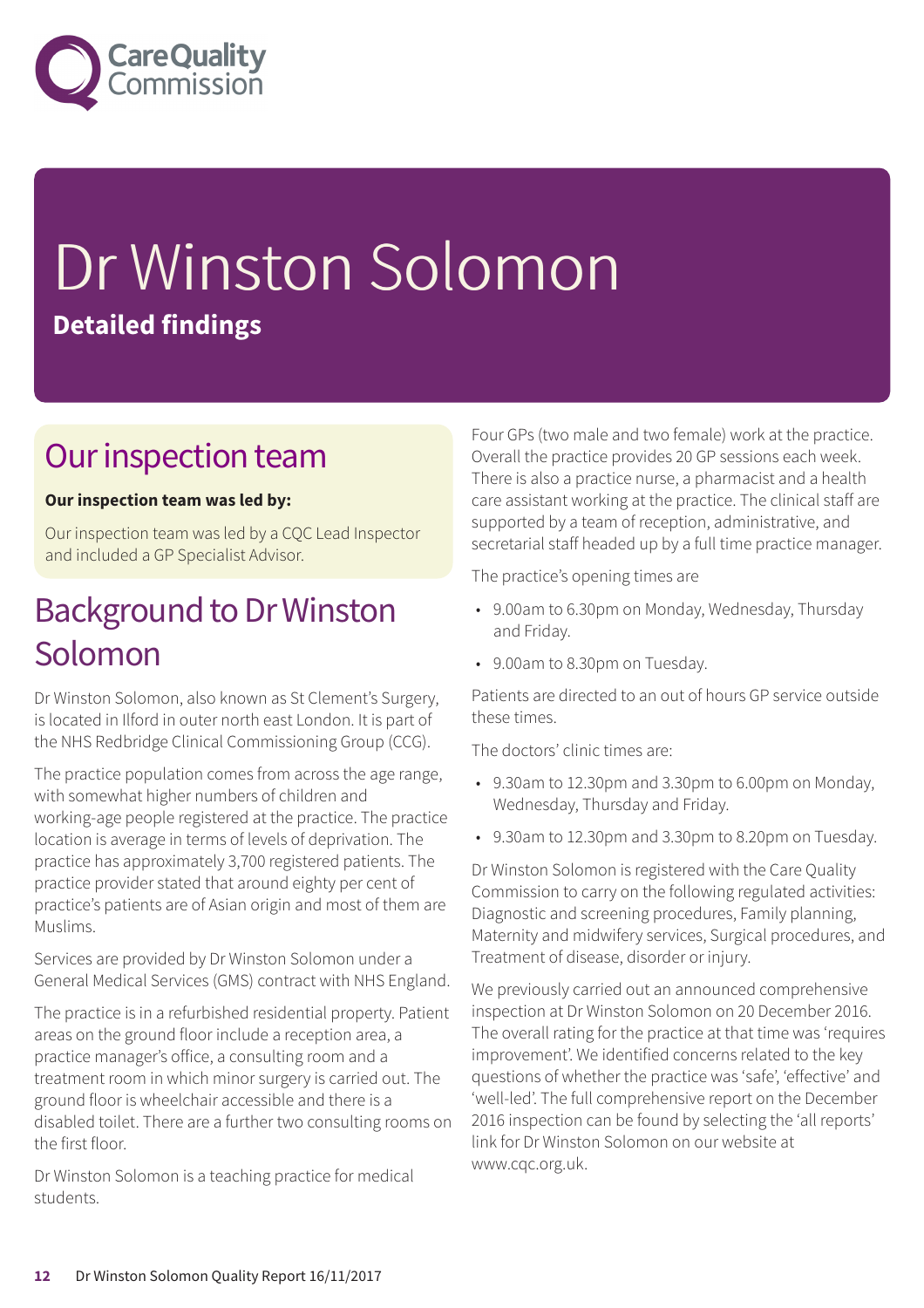# Detailed findings

This inspection was undertaken to follow up on the concerns identified in December 2016 and was an announced, comprehensive inspection on 16 October 2017.

### Why we carried out this inspection

We undertook a comprehensive inspection of Dr Winston Solomon on 20 December 2016 under Section 60 of the Health and Social Care Act 2008 as part of our regulatory functions. The practice was rated as 'requires improvement' providing 'safe', 'effective' and 'well led' services.

We undertook a further announced comprehensive inspection of this service on 16 October 2017. This inspection was planned to check whether the provider had made improvements since the previous inspection and was now meeting the legal requirements and regulations associated with the Health and Social Care Act 2008.

### How we carried out this inspection

Before visiting, we reviewed a range of information we hold about the practice and asked other organisations to share what they knew. We carried out an announced visit on 16 October 2017.

During our visit we:

- Spoke with a range of staff including the lead GP, a salaried GP, practice nurse, pharmacist, health care assistant, practice manager and reception staff.
- Spoke with patients who used the service.
- Observed how patients were being cared for in the reception area and talked with carers and/or family members.
- Reviewed a sample of the personal care or treatment records of patients.
- Reviewed comment cards where patients and members of the public shared their views and experiences of the service.
- Visited the practice location.
- Looked at information the practice used to deliver care and treatment plans.

To get to the heart of patients' experiences of care and treatment, we always ask the following five questions:

- $\cdot$  Is it safe?
- Is it effective?
- Is it caring?
- Is it responsive to people's needs?
- Is it well-led?

We also looked at how well services were provided for specific groups of people and what good care looked like for them. The population groups are:

- older people
- people with long-term conditions
- families, children and young people
- working age people (including those recently retired and students)
- people whose circumstances may make them vulnerable
- people experiencing poor mental health (including people living with dementia)

Please note that when referring to information throughout this report, for example any reference to the Quality and Outcomes Framework data, this relates to the most recent information available to the CQC at that time.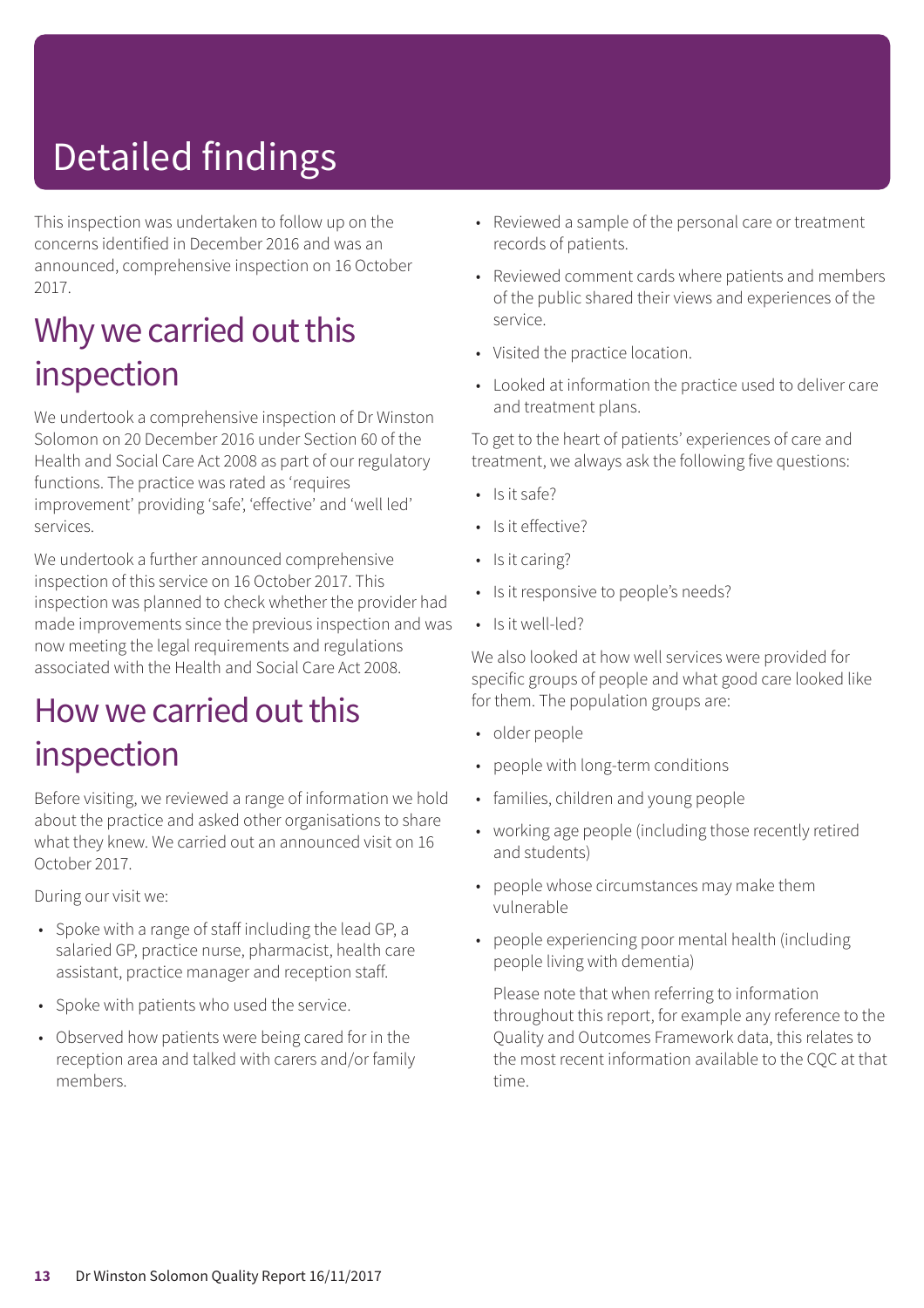## Are services safe?

### **Our findings**

At our previous inspection on 20 December 2016 we rated the practice as 'requires improvement' for providing safe services as guidelines for reviewing high-risk medicines were not always being adhered to.

These arrangements had significantly improved when we undertook a follow up inspection on 16 October 2017. The practice is now rated as 'good' for providing safe services.

### **Safe track record and learning**

There was a system for reporting and recording significant events.

- Staff told us they would inform the practice manager of any incidents and there was a recording form available on the practice's computer system. The incident recording form supported the recording of notifiable incidents under the duty of candour. (The duty of candour is a set of specific legal requirements that providers of services must follow when things go wrong with care and treatment).
- From the sample of three documented examples we reviewed we found that when things went wrong with care and treatment, patients were informed of the incident as soon as reasonably practicable, received reasonable support, truthful information, a written apology and were told about any actions to improve processes to prevent the same thing happening again.
- We reviewed safety records, incident reports, patient safety alerts and minutes of meetings where significant events were discussed. The practice carried out a thorough analysis of the significant events.
- We saw evidence that lessons were shared and action was taken to improve safety in the practice. For example, the practice had changed the protocols for reviewing scan reports following an incident when a report had not reached the correct GP in a timely manner.
- The practice also monitored trends in significant events and evaluated any action taken.

#### **Overview of safety systems and processes**

The practice had clearly defined and embedded systems, processes and practices in place to minimise risks to patient safety.

- Arrangements for safeguarding reflected relevant legislation and local requirements. Policies were accessible to all staff. The policies clearly outlined who to contact for further guidance if staff had concerns about a patient's welfare. There was a lead member of staff for safeguarding.
- Staff interviewed demonstrated they understood their responsibilities regarding safeguarding and had received training on safeguarding children and vulnerable adults relevant to their role. GPs were trained to child protection or child safeguarding level three. Nursing, and other clinical staff had trained to level two; non-clinical staff had trained to level one.
- A notice in the waiting room advised patients that chaperones were available if required. All staff who acted as chaperones were trained for the role and had received a Disclosure and Barring Service (DBS) check. (DBS checks identify whether a person has a criminal record or is on an official list of people barred from working in roles where they may have contact with children or adults who may be vulnerable).

The practice maintained appropriate standards of cleanliness and hygiene.

- We observed the premises to be clean and tidy. There were cleaning schedules and monitoring systems in place.
- The practice manager and lead GP were the infection prevention and control (IPC) leads who liaised with the local infection prevention teams to keep up to date with best practice. There was an IPC protocol and staff had received up-to-date training. The practice had had an external IPC audit in 2016. We saw evidence that action was taken to address any areas for improvement that had been identified in the audit.

The arrangements for managing medicines, including emergency medicines and vaccines, in the practice minimised risks to patient safety (including obtaining, prescribing, recording, handling, storing, security and disposal).

• There were processes for handling repeat prescriptions which included the review of high risk medicines.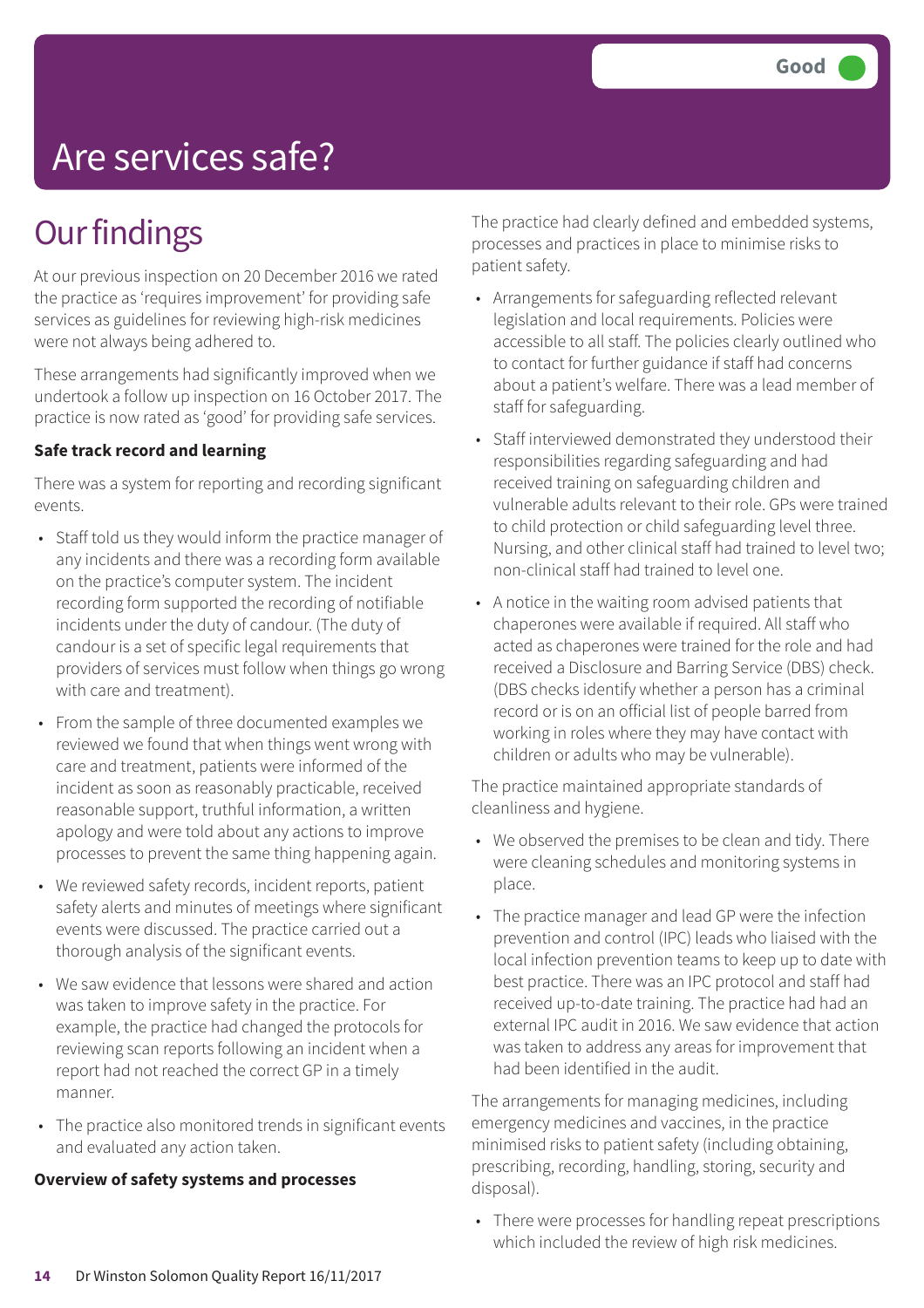### Are services safe?

Repeat prescriptions were signed before being dispensed to patients and there was a reliable process to ensure this occurred. The practice carried out regular medicines audits, with the support of the pharmacist working at the practice, to ensure prescribing was in line with best practice guidelines for safe prescribing. Blank prescription forms and pads were securely stored and there were systems to monitor their use.

- Patient Group Directions had been adopted by the practice to allow the practice nurse to administer medicines in line with legislation. The practice had a system for production of Patient Specific Directions (PSD) to enable Health Care Assistants to administer vaccines and medicines.
- There was a pharmacist working at the practice. Within the past year, they had instigated new policies for prescribing and repeat prescriptions. They had also carried out a review of patients receiving high-risk medicines, including methotrexate. This had led to a new protocol, which included a patient-held record to ensure good co-ordination of care between the practice and local hospital providers. There was also a new system for recording all patients on higher-risk medicines. Clinical staff were able to access a log to check that adequate review had occurred for all of these patients.

We reviewed five personnel files and found appropriate recruitment checks had been undertaken prior to employment. For example, proof of identification, evidence of satisfactory conduct in previous employments in the form of references, qualifications, registration with the appropriate professional body and the appropriate checks through the DBS.

### **Monitoring risks to patients**

There were procedures for assessing, monitoring and managing risks to patient and staff safety.

- There was a health and safety policy available.
- The practice had an up-to date fire risk assessment and carried out regular fire drills. There were designated fire marshals within the practice. There was a fire evacuation plan which identified how staff could support patients with mobility problems to vacate the premises.
- However, we round that the practice had not acted promptly to resolve concerns identified in the fire risk assessment. For example, the risk assessment had recommended the installation of a fire alarm system. The practice manager sent us evidence one day after the inspection that this had been ordered.
- All electrical and clinical equipment was checked and calibrated to ensure it was safe to use and was in good working order.
- The practice had a variety of other risk assessments to monitor safety of the premises such as control of substances hazardous to health and infection control.
- An external contractor had taken a sample of water to check for the presence of Legionella within the past year; this had shown that no Legionella was present. However, a Legionella risk assessment had not been carried out for the premises at the time of the inspection. The practice manager sent us evidence on the day after the inspection that such an assessment was now going to be carried out. (Legionella is a term for a particular bacterium which can contaminate water systems in buildings).
- There were arrangements for planning and monitoring the number of staff and mix of staff needed to meet patients' needs. There was a rota system to ensure enough staff were on duty to meet the needs of patients.

### **Arrangements to deal with emergencies and major incidents**

The practice had adequate arrangements to respond to emergencies and major incidents.

- There was an instant messaging system on the computers in all the consultation and treatment rooms which alerted staff to any emergency.
- All staff received annual basic life support training and there were emergency medicines available in the treatment room.
- The practice had a defibrillator available on the premises and oxygen with adult and children's masks. A first aid kit and accident book were available.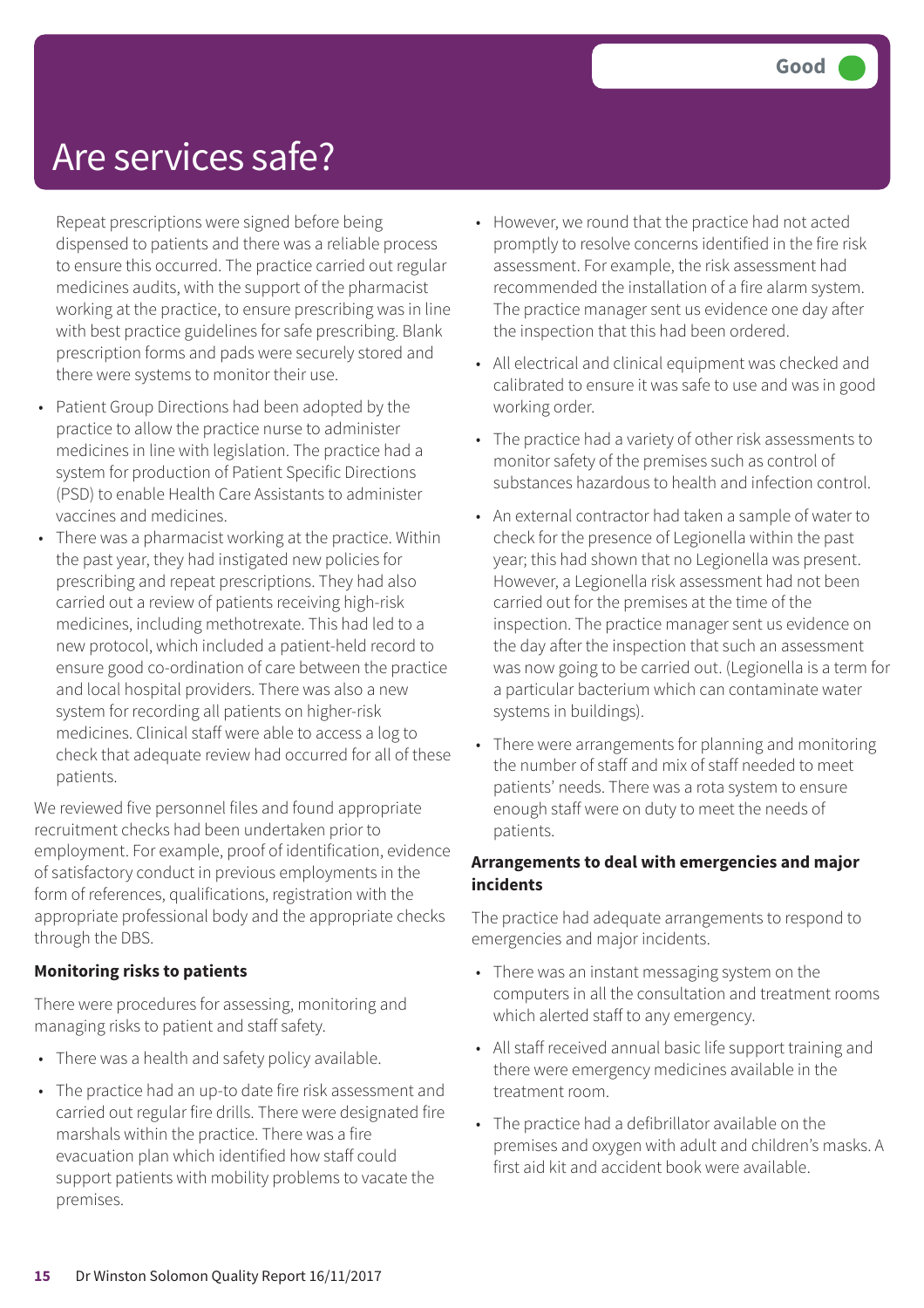## Are services safe?

- Emergency medicines were easily accessible to staff in a secure area of the practice and all staff knew of their location. All the medicines we checked were in date and stored securely.
- The practice had a comprehensive business continuity plan for major incidents such as power failure or building damage. The plan included emergency contact numbers for staff.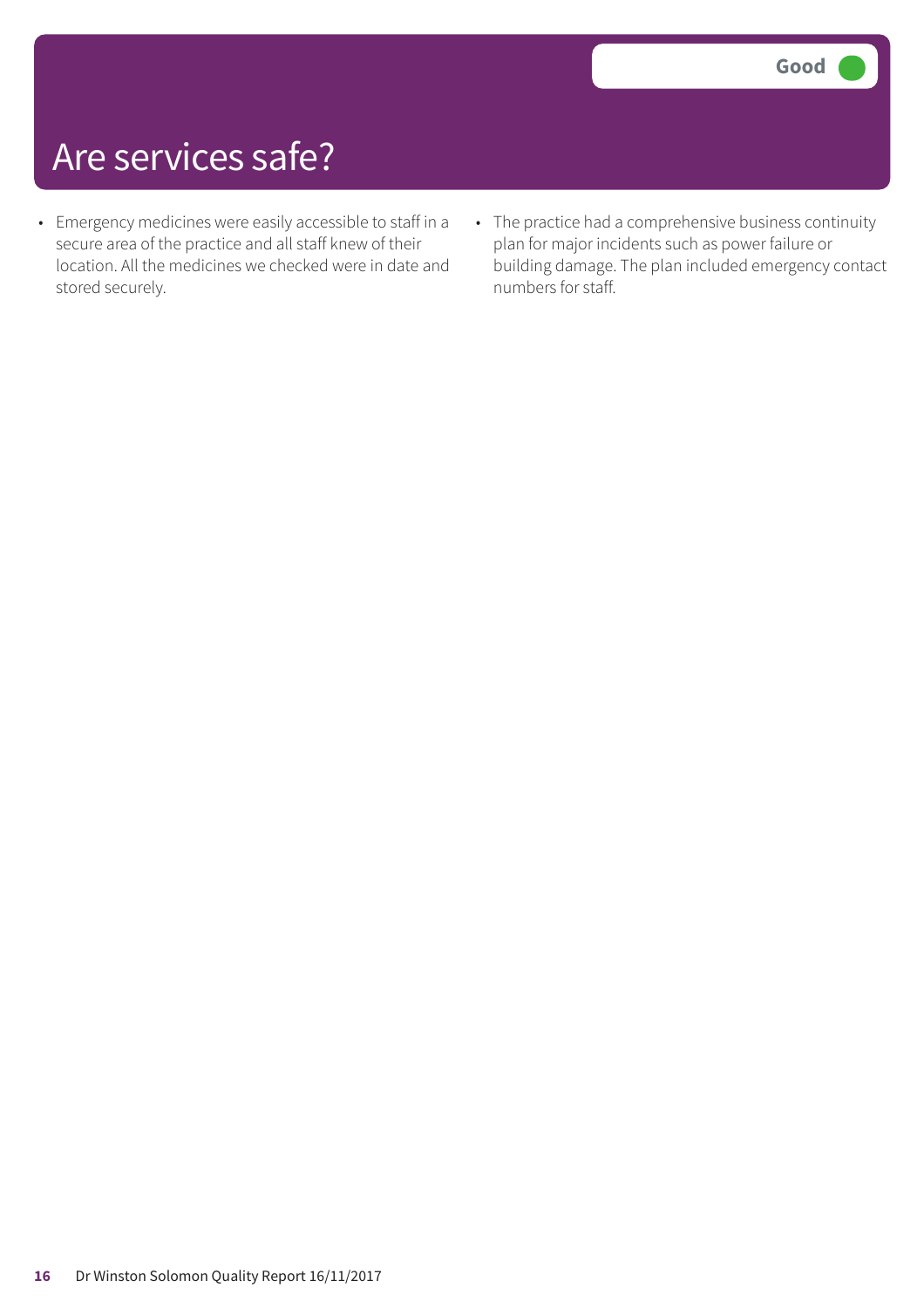## Are services effective?

(for example, treatment is effective)

## **Our findings**

At our previous inspection on 20 December 2016 we rated the practice as 'requires improvement' for providing effective services as patient outcomes for people with diabetes were low compared to the national average.

These outcomes had significantly improved when we undertook a follow up inspection on 16 October 2017. The practice is now rated as 'good' for providing effective services.

### **Effective needs assessment**

Clinicians were aware of relevant and current evidence based guidance and standards, including National Institute for Health and Care Excellence (NICE) best practice guidelines.

- The practice had systems to keep all clinical staff up to date. Staff had access to guidelines from NICE and used this information to deliver care and treatment that met patients' needs.
- The practice monitored that these guidelines were followed through risk assessments, audits and random sample checks of patient records.

### **Management, monitoring and improving outcomes for people**

The practice used the information collected for the Quality and Outcomes Framework (QOF) and performance against national screening programmes to monitor outcomes for patients. (QOF is a system intended to improve the quality of general practice and reward good practice). The most recent published results are from 2015/2016. These showed that 96% of the total number of points available were achieved by the practice. This compared with the clinical commissioning group (CCG) average of 92% and national average of 95%.

The practice had since submitted its results for the 2016/17 QOF, although these results are not yet published in the public domain. We were able to review the 2016/17 QOF results with the practice manager on the day of the inspection site visit.

Data from 2015/16 and 2016/17 showed:

• For a range of indicators, the practice performed in line with local and national averages. For example,

performance for mental health related indicators was similar to the CCG and national averages. For example, in 2015/16, 100% of people with a serious mental health condition had a care plan in place compared to the CCG average of 90% and the national average of 88%. The 2016/17 submission showed that performance remained in line with the national average with 85% having been reviewed in the last 12 months.

- However, performance for diabetes-related indicators have been historically lower at this practice. This was noted in our inspection in December 2016.Data from the 2015/16 QOF showed that 63% of patients with diabetes had an acceptable blood sugar reading. This was an improvement on the 2014/15 submission (56%) but was still below the CCG average of 68% and the national average of 78% in that year. This figure had again improved, reaching 68% in the 2016/17 submission shown to us by the practice manager.
- The practice had instigated a new, specialist diabetes clinic in February 2017 to address these ongoing concerns.Patients with poorly controlled diabetes had been invited to attend extended appointments with a GP who has a special interest in diabetes management. New, patient education materials had been developed for diabetic patients in conjunction with visiting medical students.Staff had also been booked onto a diabetes education course. The impact of these actions had been assessed through a 2-cycle audit. This had shown an improvement in patient outcomes (as described below). The practice manager also showed us data for their performance so far in the 2017/18 QOF cycle. At the time of the inspection, 80% of the patients seen during the year to date had adequate blood sugar readings. Therefore, we found that the practice had made reliable progress in supporting patients with diabetes.
- At our previous inspection in December 2016, we had also noted that exception reporting had been comparatively high for atrial fibrillation and heart failure. Since that time, the practice had carried out an audit and prescribing review for each patient included in the exception reports. The practice had acted where it could to reduce the exception reporting by meeting with patients and reviewing their circumstances. This had not led to a significant reduction in exception reporting, but the practice was able to clearly justify the reason for the exception report on each patient. (Exception reporting is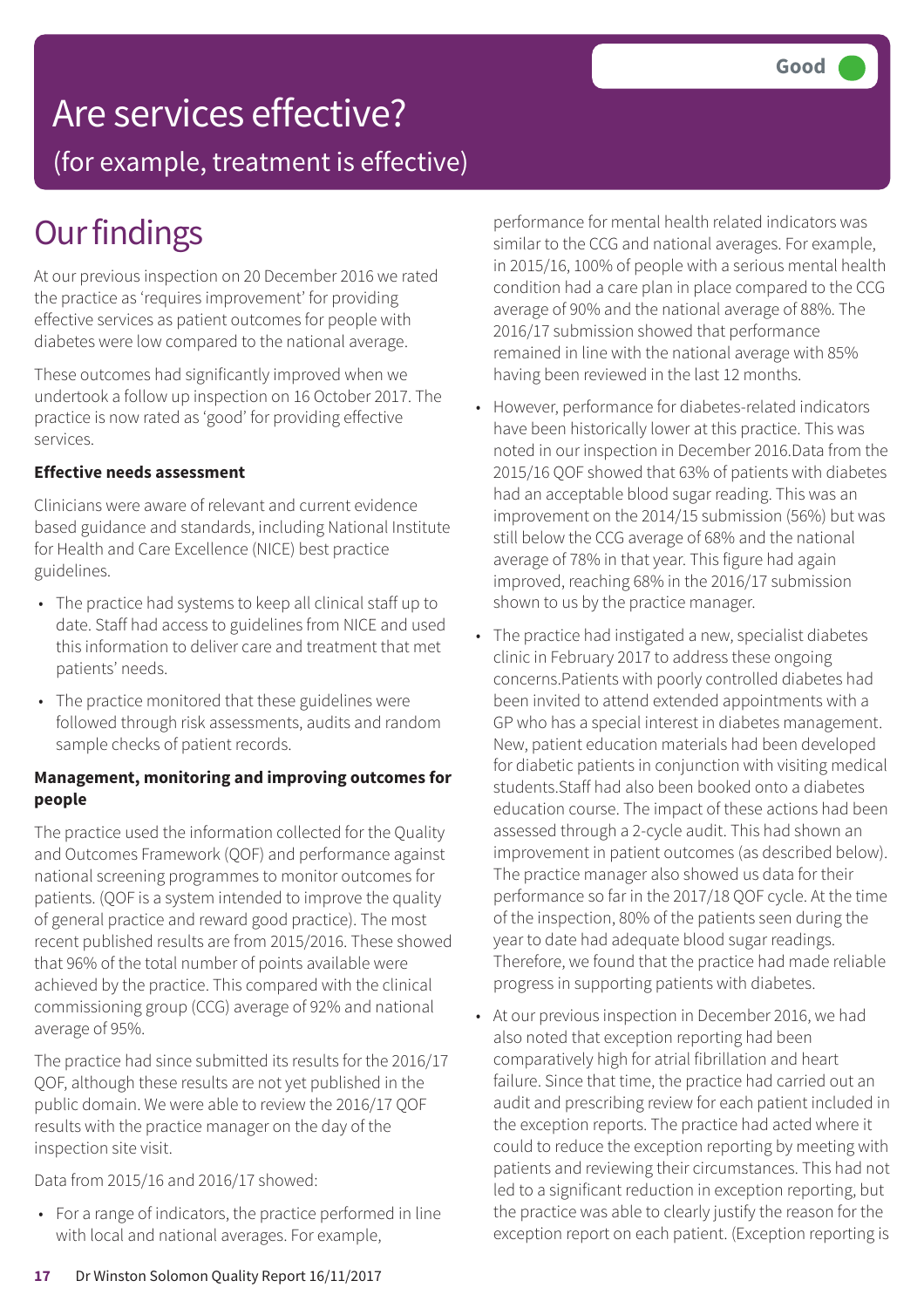## Are services effective?

### (for example, treatment is effective)

the removal of patients from QOF calculations where, for example, the patients are unable to attend a review meeting or certain medicines cannot be prescribed because of side effects).

There was evidence of quality improvement including clinical audit:

- There had been a range of clinical audits commenced in the last two years; one of these was a completed audit where the improvements made were implemented and monitored.
- Findings were used by the practice to improve services. For example, action had been taken to improve outcomes for diabetes patients. Baseline blood sugar readings had been taken from patients attending the new, specialist diabetes clinic in February and March 2017. A follow up test had been carried out 12-16 weeks later. These tests demonstrated a significant improvement in blood sugar readings. All patients attending the clinic were found to have better control of their diabetes, as measured by blood sugar tests. Blood tests of HbA1c levels showed an average reduction of 23 mmol/mol; the largest, single reduction in any patient was 49 mmol/mol.

### **Effective staffing**

Evidence reviewed showed that staff had the skills and knowledge to deliver effective care and treatment.

- The practice had an induction programme for all newly appointed staff. This covered such topics as safeguarding, infection prevention and control, fire safety, health and safety and confidentiality.
- The practice could demonstrate how they ensured role-specific training and updating for relevant staff. For example, the practice nurse and the pharmacist had undertaken training related to their care of patients with long-term conditions.
- Staff administering vaccines and taking samples for the cervical screening programme had received specific training which had included an assessment of competence. Staff who administered vaccines could demonstrate how they stayed up to date with changes to the immunisation programmes, for example by access to on line resources and discussion at practice meetings.
- The learning needs of staff were identified through a system of appraisals, meetings and reviews of practice

development needs. Staff had access to appropriate training to meet their learning needs and to cover the scope of their work. This included ongoing support, one-to-one meetings, coaching and mentoring, clinical supervision and facilitation and support for revalidating GPs and nurses. All staff had received an appraisal within the last 12 months.

• Staff received training that included: safeguarding, fire safety awareness, basic life support and information governance. Staff had access to and made use of e-learning training modules and in-house training.

### **Coordinating patient care and information sharing**

The information needed to plan and deliver care and treatment was available to relevant staff in a timely and accessible way through the practice's patient record system and their intranet system.

- This included care and risk assessments, care plans, medical records and investigation and test results.
- We reviewed a sample of five documented instances which showed that the practice shared relevant information with other services in a timely way, for example, when referring patients to other services.

Staff worked together and with other health and social care professionals to understand and meet the range and complexity of patients' needs and to assess and plan ongoing care and treatment. This included when patients moved between services, including when they were referred, or after they were discharged from hospital. Information was shared between services, with patients' consent, using a shared care record. Meetings took place with other health care professionals, when required, to review care plans and update the care for patients with complex needs.

The practice ensured that end-of-life care was delivered in a coordinated way which took into account the needs of different patients, including those who may be vulnerable because of their circumstances.

### **Consent to care and treatment**

Staff sought patients' consent to care and treatment in line with legislation and guidance.

• < >taff understood the relevant consent and decision-making requirements of legislation and guidance, including the Mental Capacity Act 2005.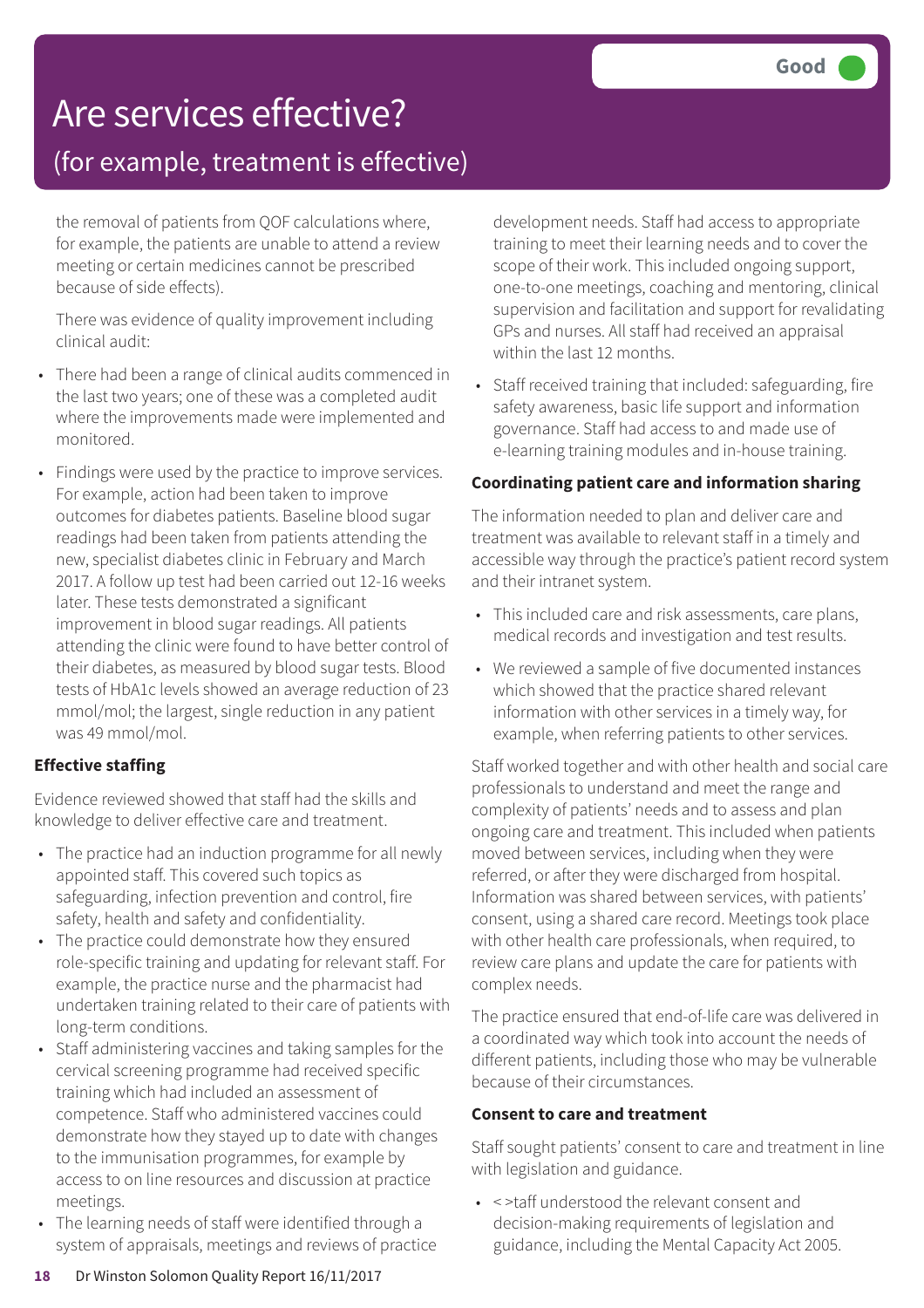## Are services effective?

### (for example, treatment is effective)

When providing care and treatment for children and young people, staff carried out assessments of capacity to consent in line with relevant guidance.

• Where a patient's mental capacity to consent to care or treatment was unclear the GP or practice nurse assessed the patient's capacity and, recorded the outcome of the assessment.

### **Supporting patients to live healthier lives**

The practice identified patients who may be in need of extra support and signposted them to relevant services. For example:

- Patients receiving end-of-life care, carers, those at risk of developing a long-term condition and those requiring advice on their diet, smoking and alcohol cessation were signposted to relevant services.
- The practice had pro-actively identified those patients who were at a high-risk of developing diabetes and invited them for a review at the practice. They had been given some lifestyle advice and were being monitored on an annual basis.

The practice's uptake for the cervical screening programme was 78%, which was comparable with the CCG average of 78 % and the national average of 81%.

Childhood immunisations were carried out in line with the national childhood vaccination programme. Uptake rates

for the vaccines given had been lower than the CCG/ national averages. For example, in 2015/16 rates for the Measles, Mumps and Rubella (MMR) vaccines given to under two year olds ranged had been 79%. The practice was able to demonstrate that they had successfully increased these rates to 94% in 2016/17 following outreach work in conjunction with the Patient Participation Group (PPG).

There was a policy to offer telephone or written reminders for patients who did not attend for their cervical screening test. The practice demonstrated how they encouraged uptake of the screening programme by using information in different languages and for those with a learning disability and they ensured a female sample taker was available. The practice also encouraged its patients to attend national screening programmes for bowel and breast cancer. There were failsafe systems to ensure results were received for all samples sent for the cervical screening programme and the practice followed up women who were referred as a result of abnormal results.

Patients had access to appropriate health assessments and checks. These included health checks for new patients and NHS health checks for patients aged 40–74 years. Appropriate follow-ups for the outcomes of health assessments and checks were made, where abnormalities or risk factors were identified.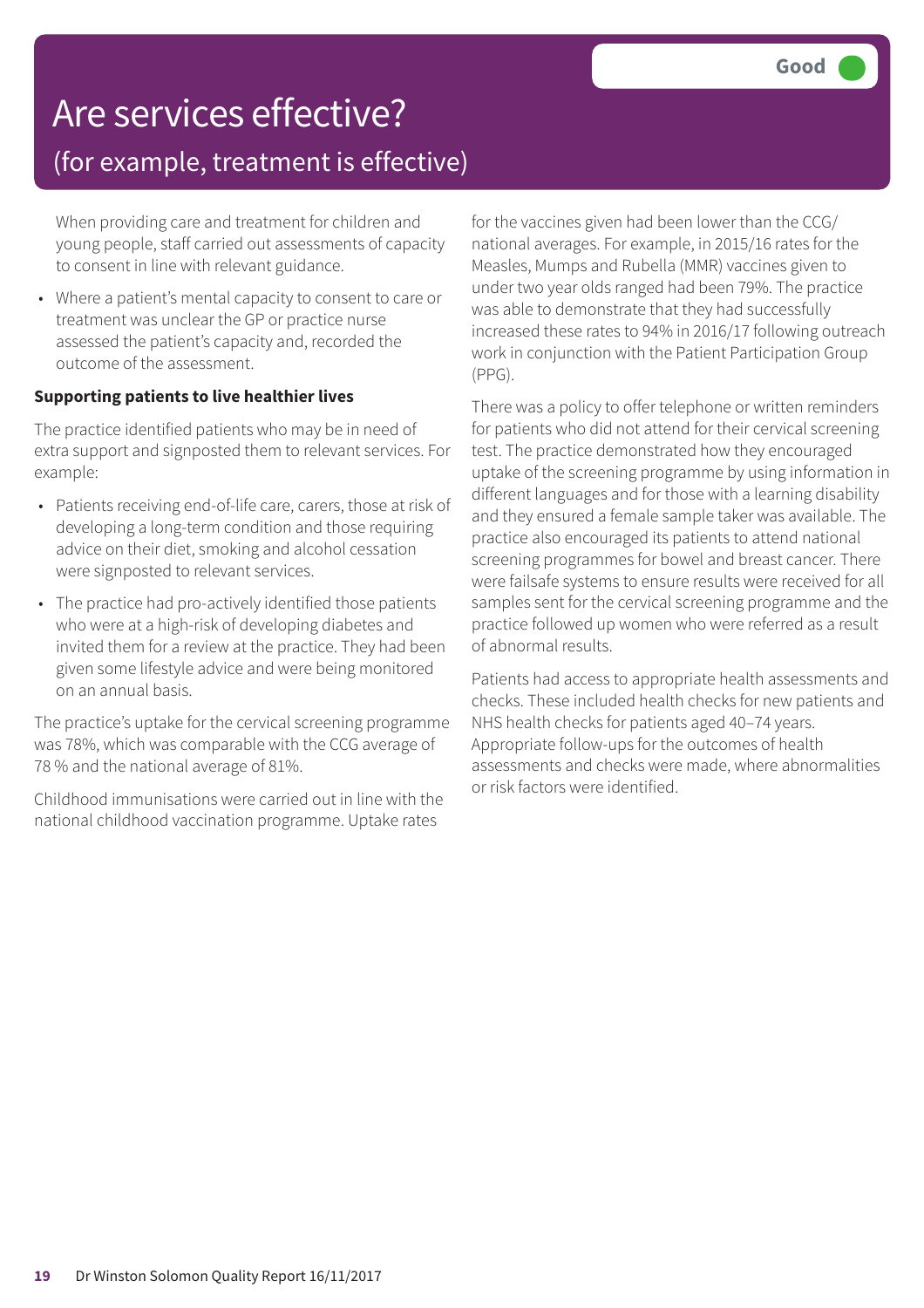# Are services caring?

## **Our findings**

#### **Kindness, dignity, respect and compassion**

During our inspection we observed that members of staff were courteous and very helpful to patients and treated them with dignity and respect.

- Curtains were provided in consulting rooms to maintain patients' privacy and dignity during examinations, investigations and treatments.
- Consultation and treatment room doors were closed during consultations; conversations taking place in these rooms could not be overheard.
- Reception staff knew that if patients wanted to discuss sensitive issues or appeared distressed they could offer them a private room to discuss their needs.
- Patients could be treated by a clinician of the same sex.

All of the 48 patient Care Quality Commission comment cards we received were positive about the service experienced. Patients said they felt the practice offered an excellent service and staff were helpful, caring and treated them with dignity and respect.

We spoke with 10 patients, including four members of the patient participation group (PPG). They told us they were satisfied with the care provided by the practice and said their dignity and privacy was respected. Comments highlighted that staff responded compassionately when they needed help and provided support when required.

Results from the national GP patient survey showed patients felt they were treated with compassion, dignity and respect. The practice was above average for its satisfaction scores on consultations with GPs and nurses. For example:

- 86% of patients said the GP was good at listening to them compared with the clinical commissioning group (CCG) average of 86% and the national average of 89%.
- 85% of patients said the GP gave them enough time compared to the CCG average of 82% and the national average of 86%.
- 89% of patients said they had confidence and trust in the last GP they saw compared to the CCG average of 94% and the national average of 95%

• 79% of patients said the last GP they spoke to was good at treating them with care and concern compared to the CCG average of 81% and the national average of 86%.

However, some of the results for the nursing staff was below local and national averages:

- 73% of patients said the nurse was good at listening to them compared with the clinical commissioning group (CCG) average of 84% and the national average of 92%.
- 74% of patients said the nurse gave them enough time compared with the CCG average of 84% and the national average of 92%.
- 65% of patients said they found the receptionists at the practice helpful compared with the CCG average of 78% and the national average of 87%.
- 74% of patients said the last nurse they spoke to was good at treating them with care and concern compared to the CCG average of 83% and the national average of 91%.

We discussed these results with the lead GP and the practice manager. They had not been aware of this data. However, they had addressed their own concerns with staffing provision at the practice following a rapid increase in patient registrations. They had considered whether the increase in workload could have impacted on their staff's ability to spend adequate time caring for patients. This had led to the recruitment of an additional member of staff, the pharmacist, in early 2017. The pharmacist now shared the management of many patients with long-term conditions with the practice nurse. The health care assistant had also been provided with some training to support the practice nurse in registering new patients. We spoke with the practice nurse who commented that the changes in staffing had made the workload more manageable.

We concluded that the changes made could serve to address the concerns identified in the survey results. The practice manager also assured us that they would now be accessing and monitoring the results from the next GP survey in order to assess if further action was required.

We also found that the practice had an active programme for seeking and reviewing patient feedback from other sources. For example, the PPG carried out regular, in-house satisfaction surveys. The PPG held regular 'pop-in' sessions where members of the PPG were available at the surgery for all patients to speak with. The feedback that they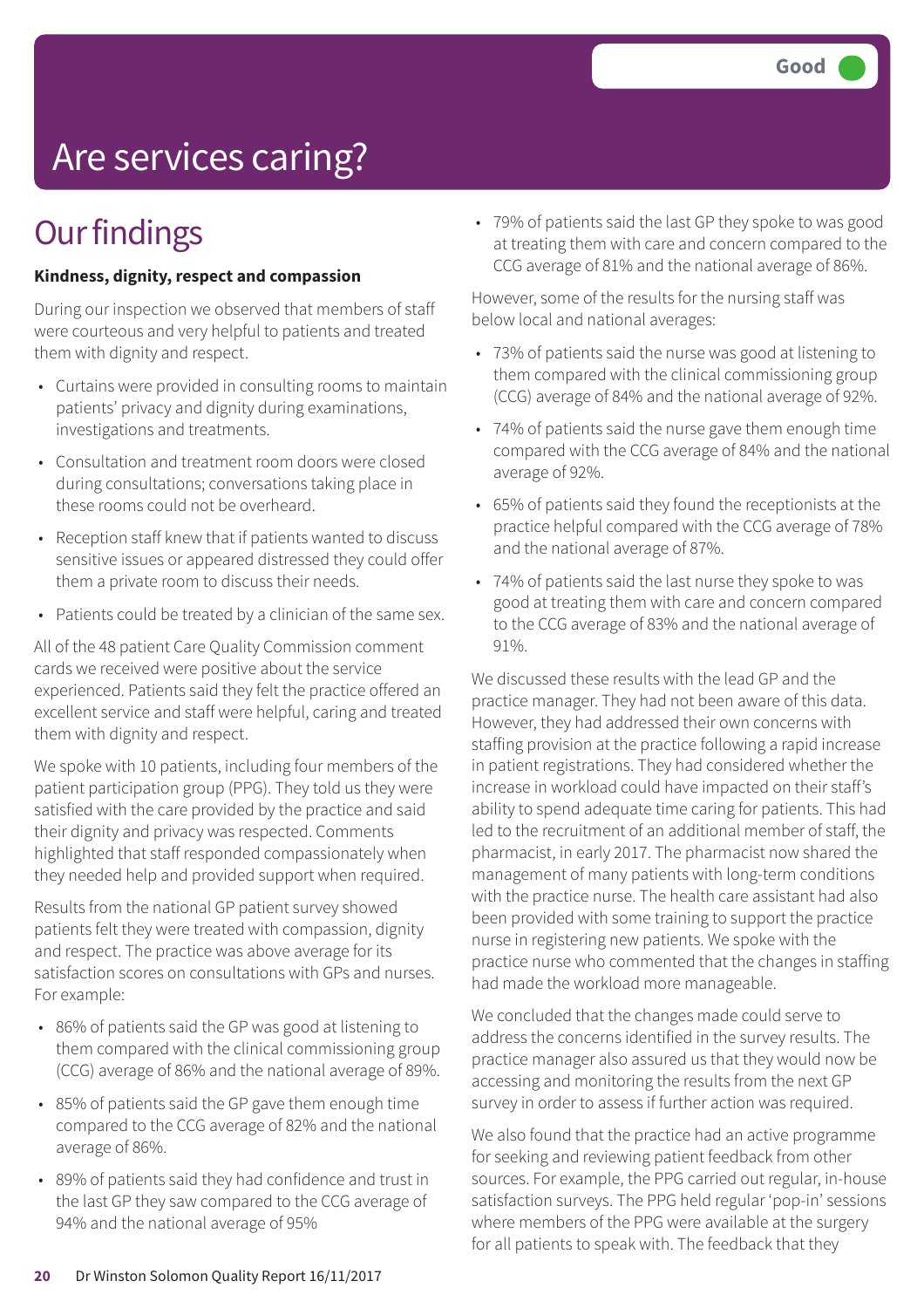## Are services caring?

received from these sources was then reviewed at the PPG meetings, which included the practice manager, in order to consider if any actions were needed to improve. The practice also kept a record of the results from the Friends and Family test and used this information to review the quality of their care in staff and PPG meetings.

### **Care planning and involvement in decisions about care and treatment**

The patients we spoke with told us they felt involved in decision making about the care and treatment they received. They also told us they felt listened to and supported by staff and had sufficient time during consultations to make an informed decision about the choice of treatment available to them. Patient feedback from the comment cards we received was also positive and aligned with these views. We also saw that care plans were personalised.

Children and young people were treated in an age-appropriate way and recognised as individuals. The lead GP and practice nurse understood the requirements of the Gillick competency for assessing if young people under the age of 16 years could independently access primary care services. They were also aware of, and followed, the boundaries of the Fraser guidelines for the provision of contraceptive and sexual health care in young people.

Results from the national GP patient survey showed patients responded positively to questions about their involvement in planning and making decisions about their care and treatment. Results for the GPs were in line with local and national averages. For example:

- 83% of patients said the last GP they saw was good at explaining tests and treatments compared with the CCG average of 83% and the national average of 86%.
- 83% of patients said the last GP they saw was good at involving them in decisions about their care compared to the CCG average of 78% and the national average of 82%.

However, results for the nursing staff were somewhat below the local and national averages:

• 69% of patients said the last nurse they saw was good at explaining tests and treatments compared with the CCG average of 83% and the national average of 90%.

• 68% of patients said the last nurse they saw was good at involving them in decisions about their care compared to the CCG average of 78% and the national average of 85%.

As noted above, the practice had recently restructured staffing at the practice to improve the workload for the practice nurse. The practice manager told us that they would monitor the next round of GP survey results to ascertain if further action was needed in this area.

The practice provided facilities to help patients be involved in decisions about their care:

- Staff told us that interpretation services were available for patients who did not have English as a first language. We saw notices in the reception areas informing patients this service was available. Patients were also told about multi-lingual staff who might be able to support them.
- Information leaflets were available in easy read format.
- The Choose and Book service was used with patients as appropriate. (Choose and Book is a national electronic referral service which gives patients a choice of place, date and time for their first outpatient appointment in a hospital.

### **Patient and carer support to cope emotionally with care and treatment**

Patient information leaflets and notices were available in the patient waiting area which told patients how to access a number of support groups and organisations. Information about support groups was also available on the practice website. Support for isolated or house-bound patients included signposting to relevant support and volunteer services.

The practice's computer system alerted GPs if a patient was also a carer. The practice had identified 22 patients as carers (<1% of the practice list). The practice had taken action within the past month to improve the identification of carers. This included making changes to the new patient registration forms and additional guidance for clinical staff about how to identify carers. Written information was available to direct carers to the various avenues of support available to them. Older carers were offered timely and appropriate support.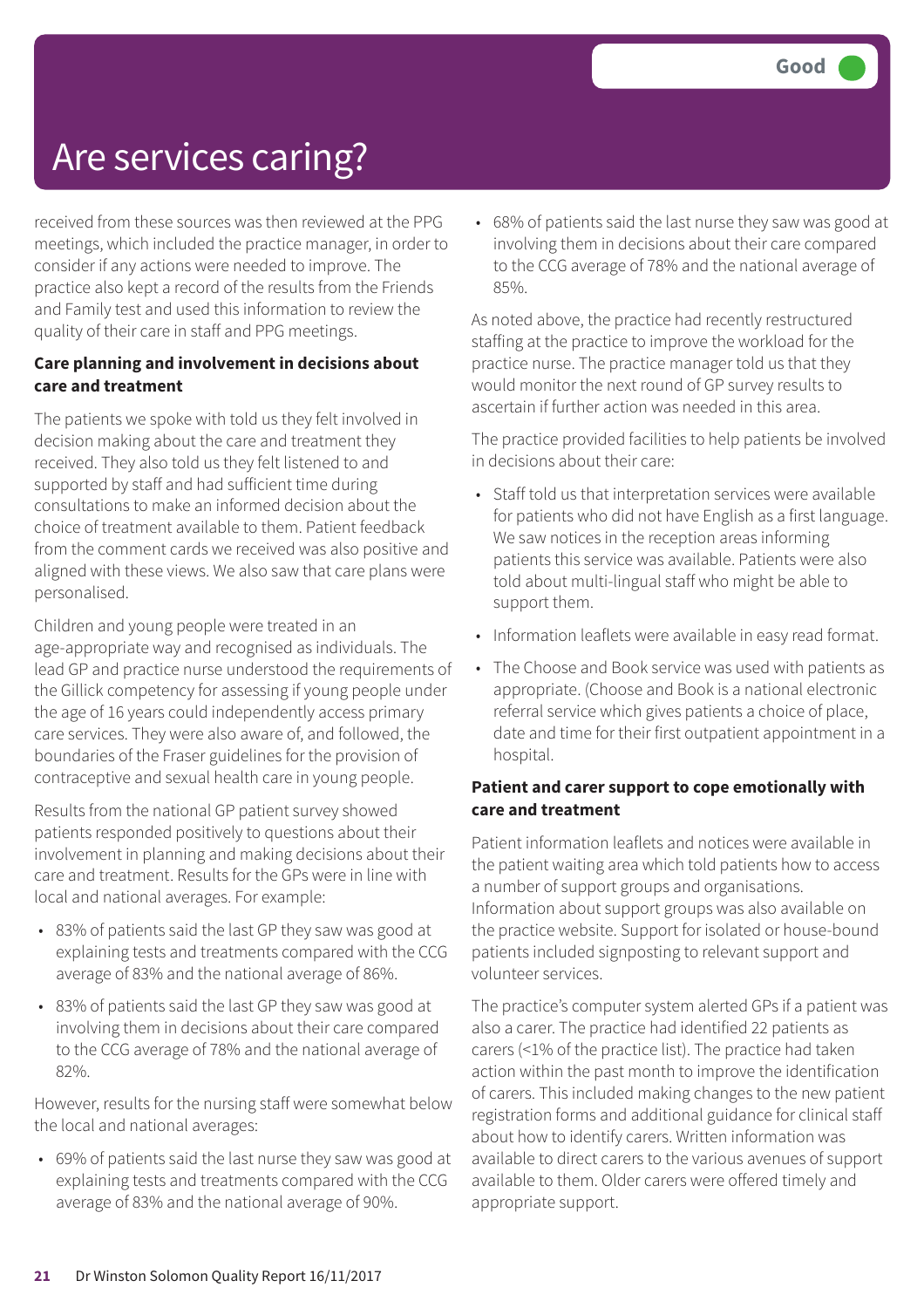## Are services caring?

Staff told us that if families had experienced bereavement, their usual GP contacted them or sent them a sympathy

card. This call was either followed by a patient consultation at a flexible time and location to meet the family's needs and/or by giving them advice on how to find a support service.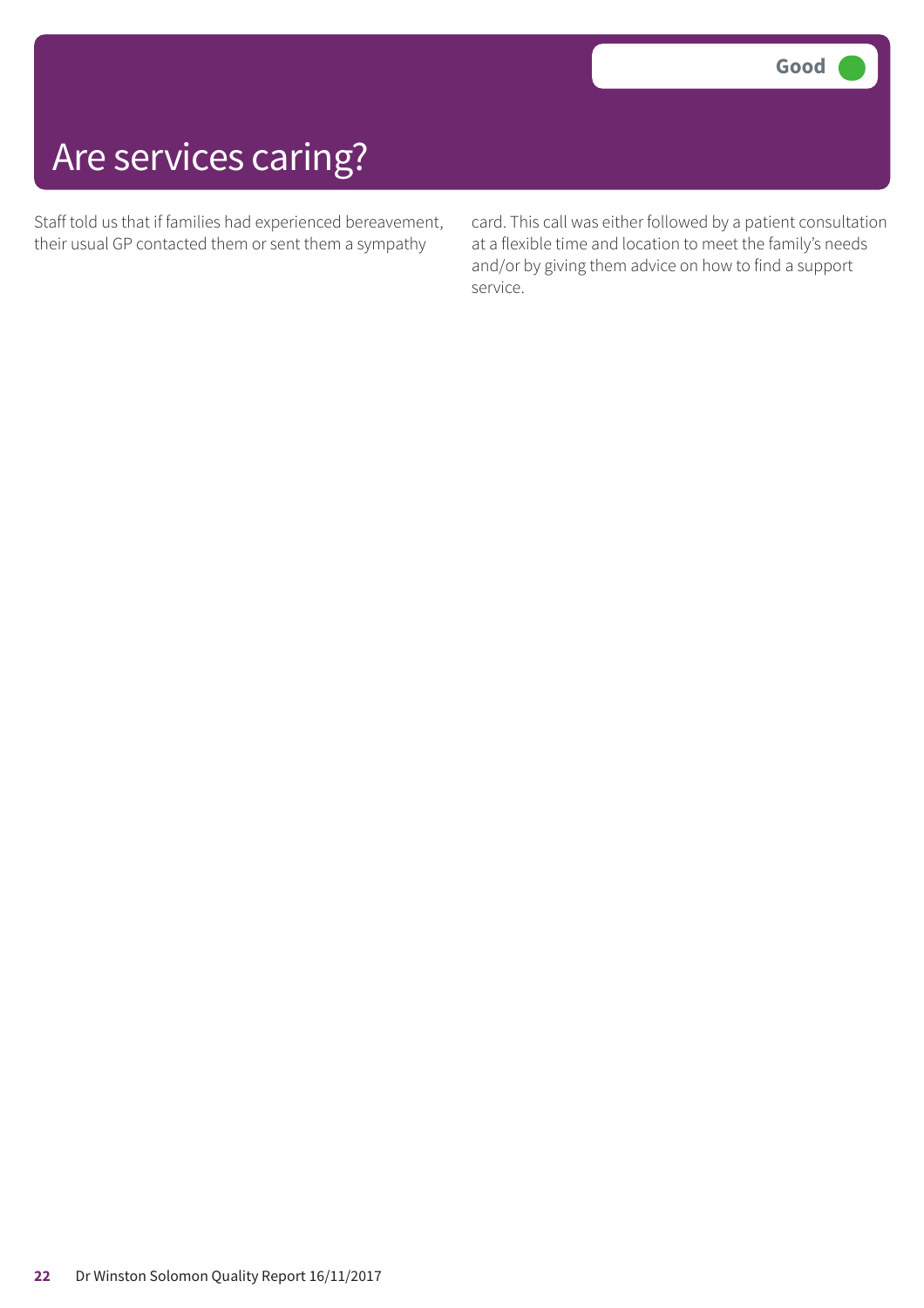# Are services responsive to people's needs?

(for example, to feedback?)

## **Our findings**

### **Responding to and meeting people's needs**

The practice understood its population profile and had used this understanding to meet the needs of its population:

- The practice offered extended hours on a Tuesday evening until 8.30pm for working patients who could not attend during normal opening hours.
- There were longer appointments available for patients with a learning disability.
- Home visits were available for older patients and patients who had clinical needs which resulted in difficulty attending the practice.
- The practice took account of the needs and preferences of patients with life-limiting progressive conditions. There were early and ongoing conversations with these patients about their end-of-life care as part of their wider treatment and care planning.
- Same day appointments were available for children and those patients with medical problems that require same-day consultation.
- The practice sent text message reminders of appointments and test results.
- Patients were able to receive travel vaccines available on the NHS and were referred to other clinics for vaccines available privately.
- There were accessible facilities, which included a hearing loop, level-access ramp, disabled toilet and interpretation services, on request.
- Other reasonable adjustments were made and action was taken to remove barriers when patients find it hard to use or access services.
- The practice has considered and implemented the NHS England Accessible Information Standard to ensure that disabled patients receive information in formats that they can understand and receive appropriate support to help them to communicate.

### **Access to the service**

The practice was open between 9.00am and 6.30pm, Monday to Friday. Appointments were from 9.30am to 12.30pm every morning and 3.30pm to 6.00pm daily. Extended hours appointments were offered at Tuesdays between 6.30pm and 8.20pm.

Urgent appointments were available for patients that needed them. Patients could also book an appointment on the day that they needed one and up to two days in advance.

Results from the national GP patient survey showed that patient's satisfaction with how they could access care and treatment was comparable to local and national averages.

- 72% of patients were satisfied with the practice's opening hours compared with the clinical commissioning group (CCG) average of 70% and the national average of 76%.
- 67% of patients said they could get through easily to the practice by phone compared to the CCG average of 51% and the national average of 71%.
- 71% of patients said that the last time they wanted to speak to a GP or nurse they were able to get an appointment compared with the CCG average of 76% and the national average of 74%.
- 63% of patients said they don't normally have to wait too long to be seen compared with the CCG average of 52% and the national average of 64%.

Some results from the survey indicated areas for improvement:

- 65% of patients said their last appointment was convenient compared with the CCG average of 68% and the national average of 81%.
- 53% of patients described their experience of making an appointment as good compared with the CCG average of 58% and the national average of 73%.

Patients told us on the day of the inspection that they were able to get appointments when they needed them, but some expressed a preference for being able to book appointments further in advance than was currently available. Others noted some issues with trying to book an appointment over the phone in the morning.

We discussed these results with the lead GP, practice manager and representatives from the Patient Participation Group (PPG). They noted that the practice used to offer appointments that could be booked a longer time in advance but this had resulted in large numbers of patients who failed to attend at the correct time. The practice had also installed additional phone lines to manage peak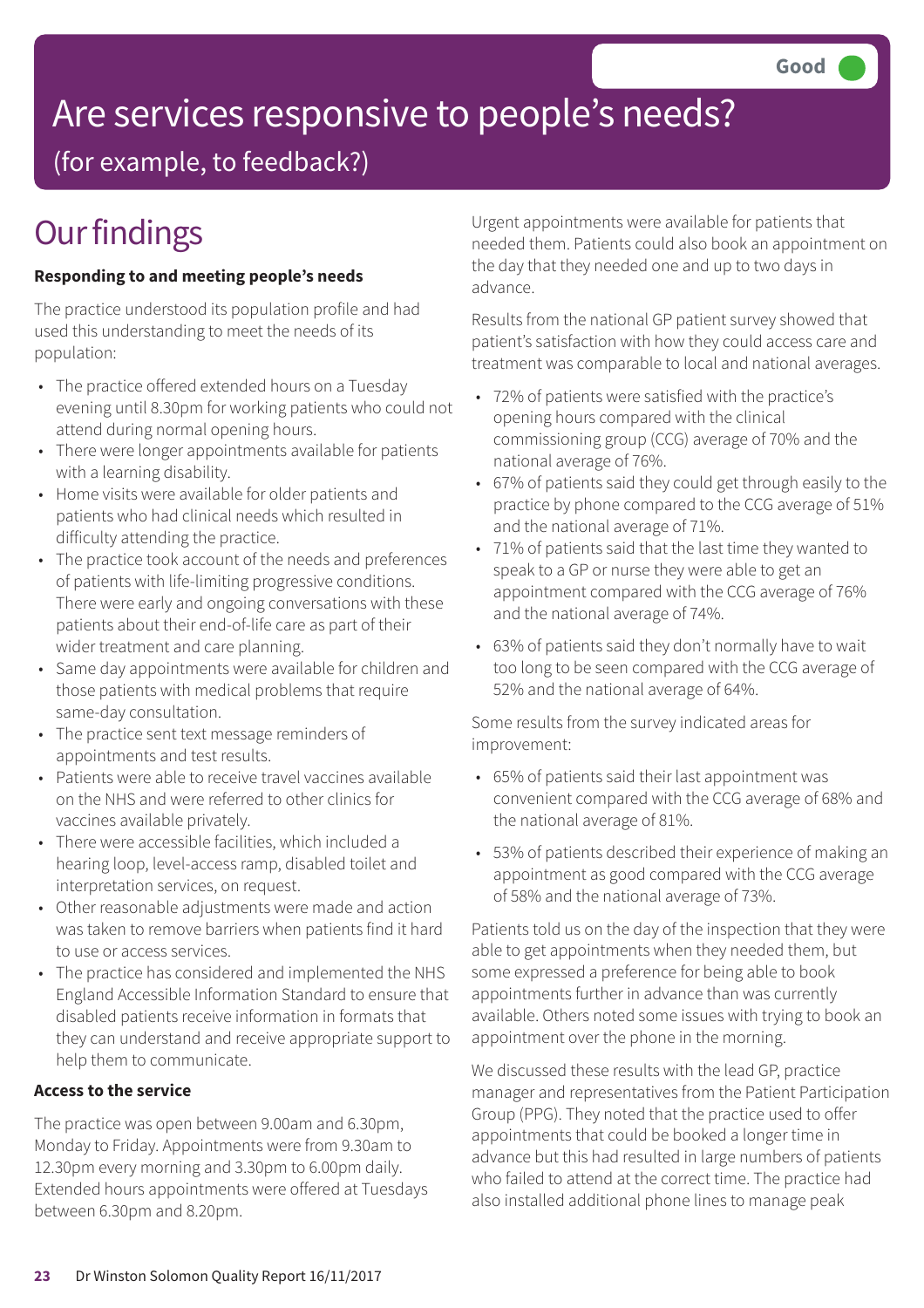# Are services responsive to people's needs?

### (for example, to feedback?)

periods of demand. The practice manager was aware of the need to continually review the appointments system in light of the growing practice list size. This formed part of ongoing discussions at regular PPG meetings.

The practice had a system to assess:

- whether a home visit was clinically necessary; and
- the urgency of the need for medical attention.

The reception staff asked some preliminary questions to assess the urgency of any enquiry from patients. The GP could then be contacted immediately via the internal messaging system, if necessary. Otherwise patients were given a time during the surgery session when the GP would phone them back to gather further information and assess whether a home visit or surgery appointment was required. Patients with a high need were seen on the same day. In cases where the urgency of need was so great that it would be inappropriate for the patient to wait for a GP home visit, alternative emergency care arrangements were made. Clinical and non-clinical staff were aware of their responsibilities when managing requests for home visits.

### **Listening and learning from concerns and complaints**

The practice had a system for handling complaints and concerns.

- Its complaints policy and procedures were in line with recognised guidance and contractual obligations for GPs in England.
- There was a designated responsible person who handled all complaints in the practice.
- We saw that information was available to help patients understand the complaints system. For example, there was a poster displayed on the practice noticeboard which described the complaints procedure.

We looked at three complaints received in the last 12 months and found that the practice had operated in an open and transparent manner when dealing with complaints. It was practice policy to offer an apology where they identified that things had gone wrong. We saw written examples of apologies that had been offered. Lessons were learnt from individual concerns and complaints and also from an analysis of trends. Action was taken as a result to improve the quality of care. For example, the practice discussed complaints at staff meetings to identify any changes in systems that may be required.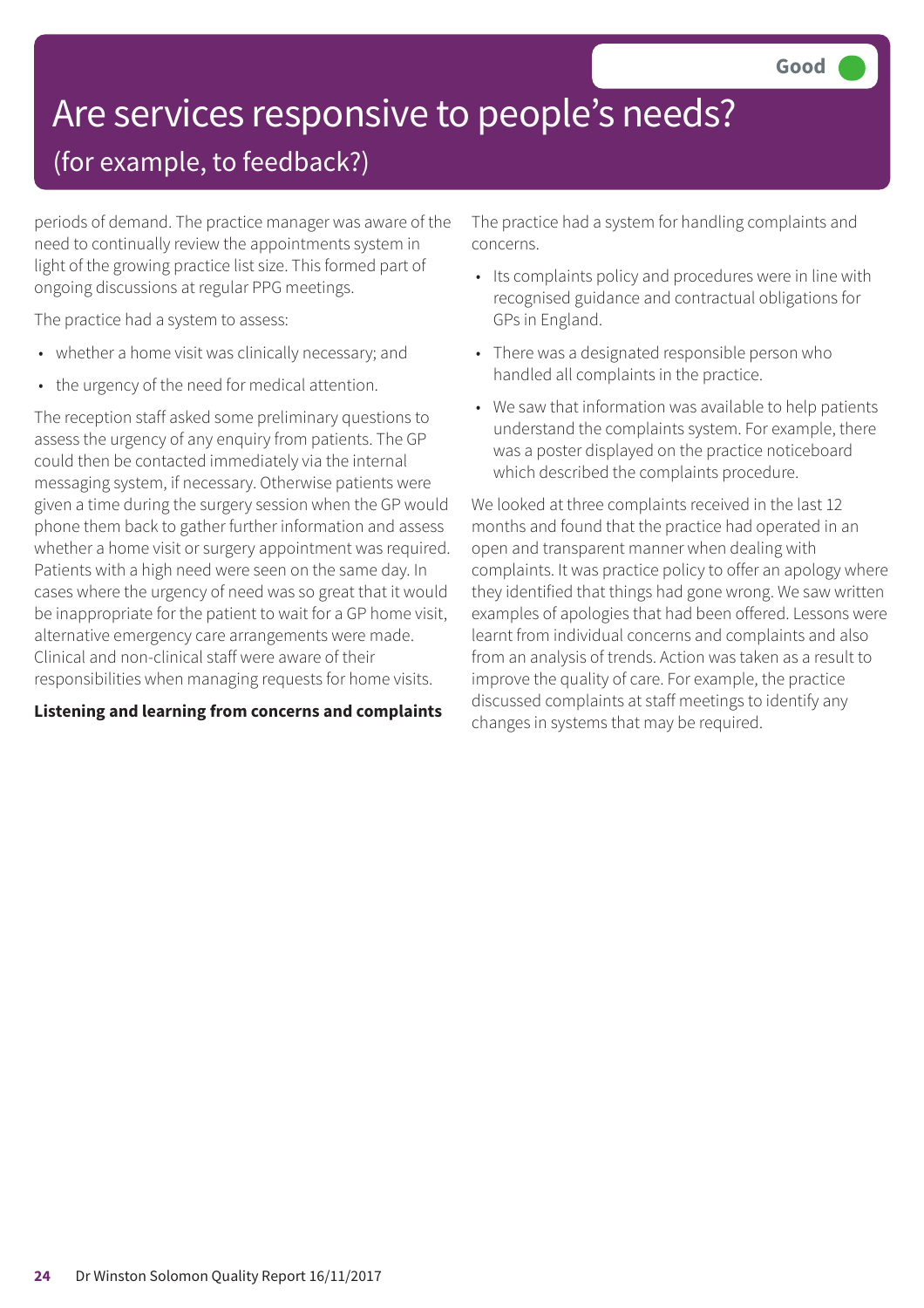### Are services well-led?

(for example, are they well-managed and do senior leaders listen, learn and take appropriate action)

## **Our findings**

At our previous inspection on 20 December 2016 we rated the practice as 'requires improvement' for providing well-led services as governance and performance management did not always operate effectively, for example around medicines management and outcomes for patients with diabetes.

These arrangements had significantly improved when we undertook a follow up inspection on 16 October 2017. The practice is now rated as 'good' for providing safe services.

### **Vision and strategy**

The practice had a clear vision to deliver high quality care and promote good outcomes for patients.

- The practice had a mission statement which was displayed in the waiting areas and staff knew and understood the values.
- The practice had a clear strategy and supporting business plans which reflected the vision and values and were regularly monitored.

### **Governance arrangements**

The practice had an overarching governance framework which supported the delivery of the strategy and good quality care. This outlined the structures and procedures and ensured that:

- There was a clear staffing structure and that staff were aware of their own roles and responsibilities. GPs and nurses had lead roles in key areas. For example, the lead GP was the first point of contact for all safeguarding concerns and the practice manager took the lead on monitoring complaints and incidents.
- Practice-specific policies were implemented and were available to all staff. These were updated and reviewed regularly.
- A comprehensive understanding of the performance of the practice was maintained. Practice meetings were held weekly which provided an opportunity for staff to learn about the performance of the practice.
- A programme of continuous clinical and internal audit was used to monitor quality and to make improvements. Specific actions had been taken to

ensure that monitoring of patients on high-risk medications, and of those living with diabetes, was effective at keeping people safe and led to improved outcomes.

• We saw evidence from minutes of a meetings structure that allowed for lessons to be learned and shared following significant events and complaints.

There were arrangements in place for identifying, recording and managing risks, issues and implementing mitigating actions. However, we identified some further actions which should be taken to minimise the risks associated with maintaining the premises. For example, in relation to the management of fire and Legionella risks. The practice was responsive to our feedback and put in place actions to resolve these issues on the day after the inspection.

### **Leadership and culture**

On the day of inspection the partners in the practice demonstrated they had the experience, capacity and capability to run the practice and ensure high quality care. They told us they prioritised safe, high quality and compassionate care. Staff told us the partners were approachable and always took the time to listen to all members of staff.

The provider was aware of and had systems to ensure compliance with the requirements of the duty of candour. (The duty of candour is a set of specific legal requirements that providers of services must follow when things go wrong with care and treatment).This included support training for all staff on communicating with patients about notifiable safety incidents. The partners encouraged a culture of openness and honesty. From the sample of three documented examples we reviewed we found that the practice had systems to ensure that when things went wrong with care and treatment:

- The practice gave affected people reasonable support, truthful information and a verbal and written apology.
- The practice kept written records of verbal interactions as well as written correspondence.

There was a clear leadership structure and staff felt supported by management.

- GPs, where required, met with health visitors to monitor vulnerable families and safeguarding concerns.
- Staff told us the practice held regular team meetings.